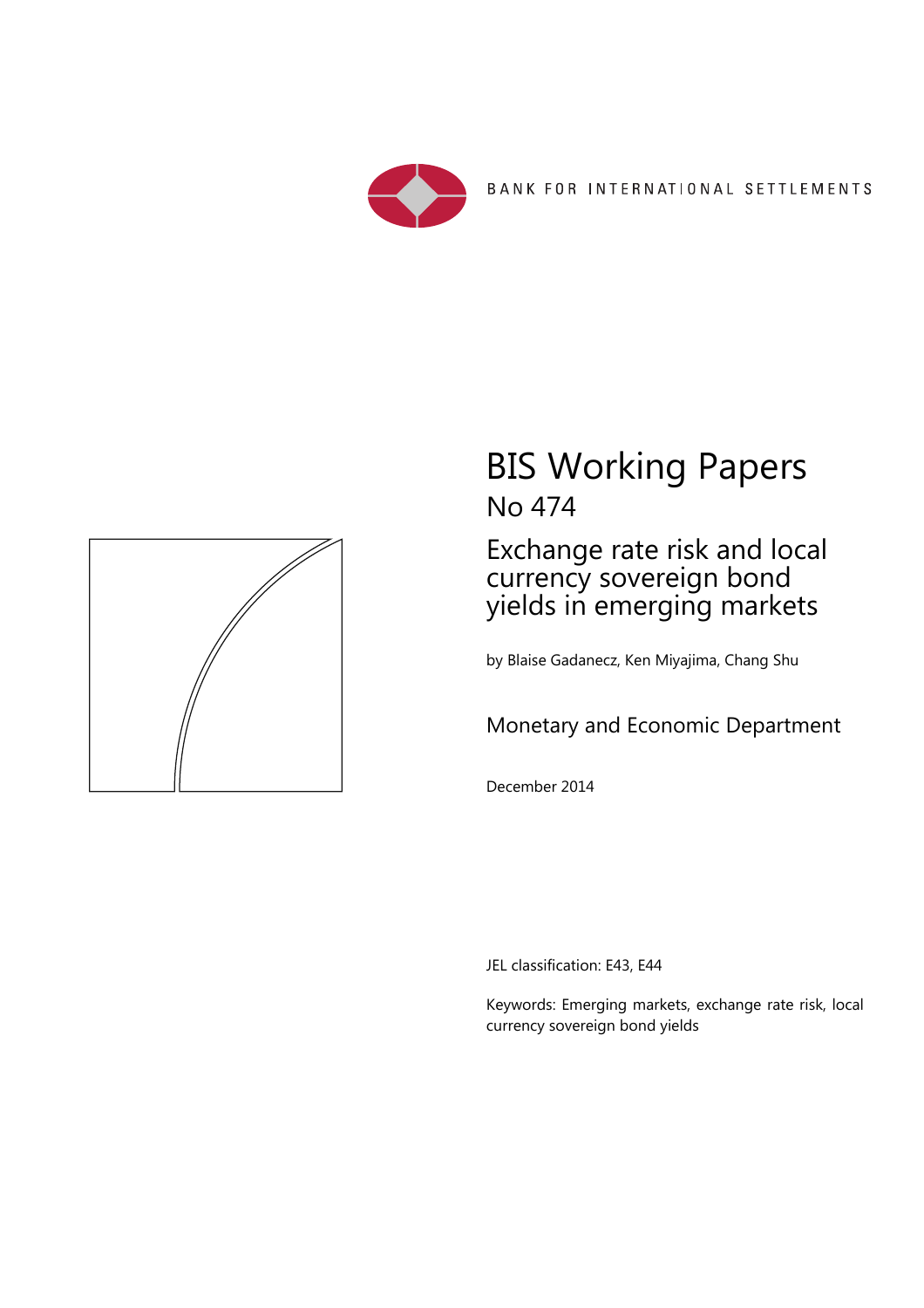BIS Working Papers are written by members of the Monetary and Economic Department of the Bank for International Settlements, and from time to time by other economists, and are published by the Bank. The papers are on subjects of topical interest and are technical in character. The views expressed in them are those of their authors and not necessarily the views of the BIS.

This publication is available on the BIS website (www.bis.org).

*© Bank for International Settlements 2014. All rights reserved. Brief excerpts may be reproduced or translated provided the source is stated.* 

ISSN 1020-0959 (print) ISSN 1682-7678 (online)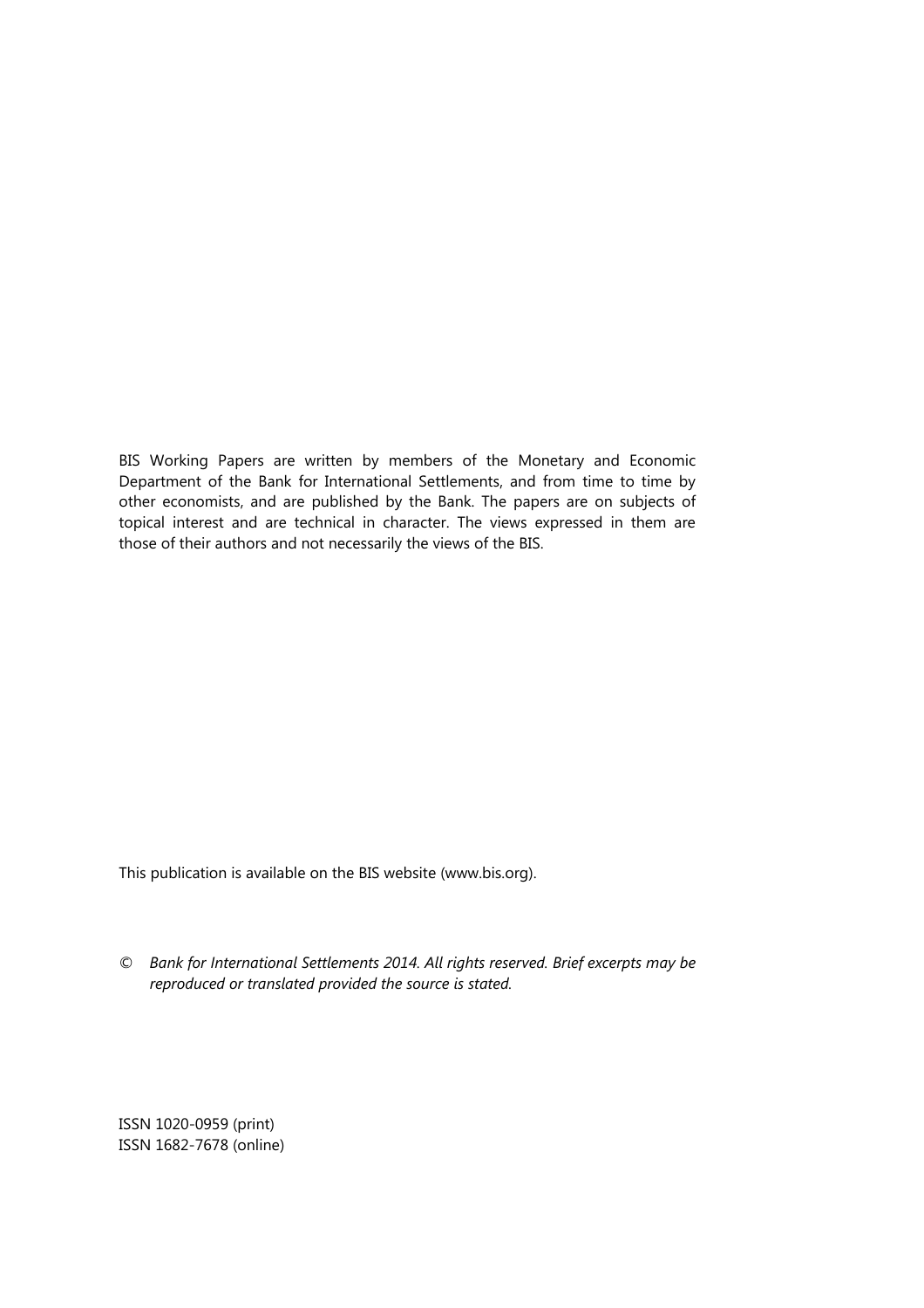## <span id="page-2-1"></span>Exchange rate risk and local currency sovereign bond yields in emerging markets

Blaise Gadanecz, Ken Miyajima, Chang Shu<sup>[1](#page-2-0)</sup>

In this paper we consider the role of exchange rate risk in influencing local currency sovereign bond yields in emerging market economies (EMEs). We explicitly account for exchange rate expectations and uncertainty around them, as measured by exchange rate volatility. The analysis points to an important influence of exchange rate risk: when exchange rate volatility increases, investors require a larger yield compensation for holding EME local currency sovereign bonds. The impact of exchange rate volatility has become more important since May 2013, when investors realised that the Federal Reserve may reduce the scale of its asset purchases sooner than previously expected.

JEL classification: E43, E44

Keywords: Emerging markets, exchange rate risk, local currency sovereign bond yields

<span id="page-2-0"></span>1 Gadanecz and Miyajima are with the Monetary and Economic Department, and Shu with the Representative Office for Asia and the Pacific, of the Bank for International Settlements. Corresponding author: blaise.gadanecz@bis.org. The views expressed in this paper are those of the authors and do not necessarily reflect those of the BIS. We would like to thank Torsten Ehlers, Juliusz Jabłecki, Emanuel Kohlscheen, Bob McCauley, Dubravko Mihaljek, Madhusudan Mohanty, Frank Packer, Andreas Schrimpf, Hyun Shin, Philip Turner and Christian Upper for helpful comments. Research assistance by Tracy Chan and secretarial support by Sonja Fritz are gratefully acknowledged.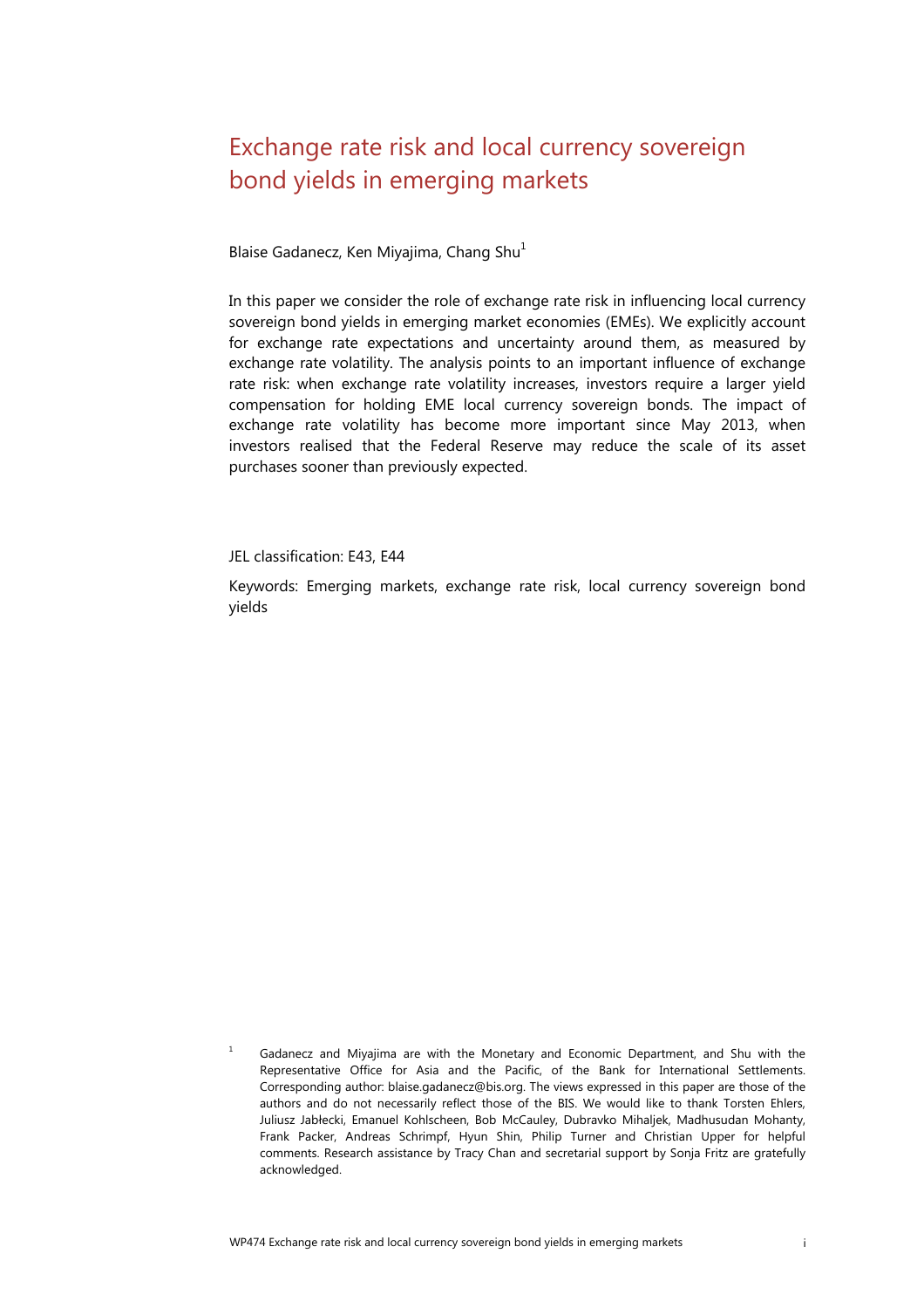## Contents

|    | Tate Tion and Total carrency boyercity it bond yields in children and mances |  |
|----|------------------------------------------------------------------------------|--|
| 1. |                                                                              |  |
| 2. |                                                                              |  |
|    |                                                                              |  |
| 3. |                                                                              |  |
| 4. |                                                                              |  |
|    |                                                                              |  |
|    |                                                                              |  |
|    |                                                                              |  |
| 5. |                                                                              |  |
| 6. |                                                                              |  |
|    |                                                                              |  |
|    |                                                                              |  |
|    | Before and after expectation of US tapering rose in mid-2013 14              |  |
|    |                                                                              |  |
| 7. |                                                                              |  |
|    |                                                                              |  |
|    |                                                                              |  |

Exchange rate risk and local currency sovereign bond vields in emerging markets......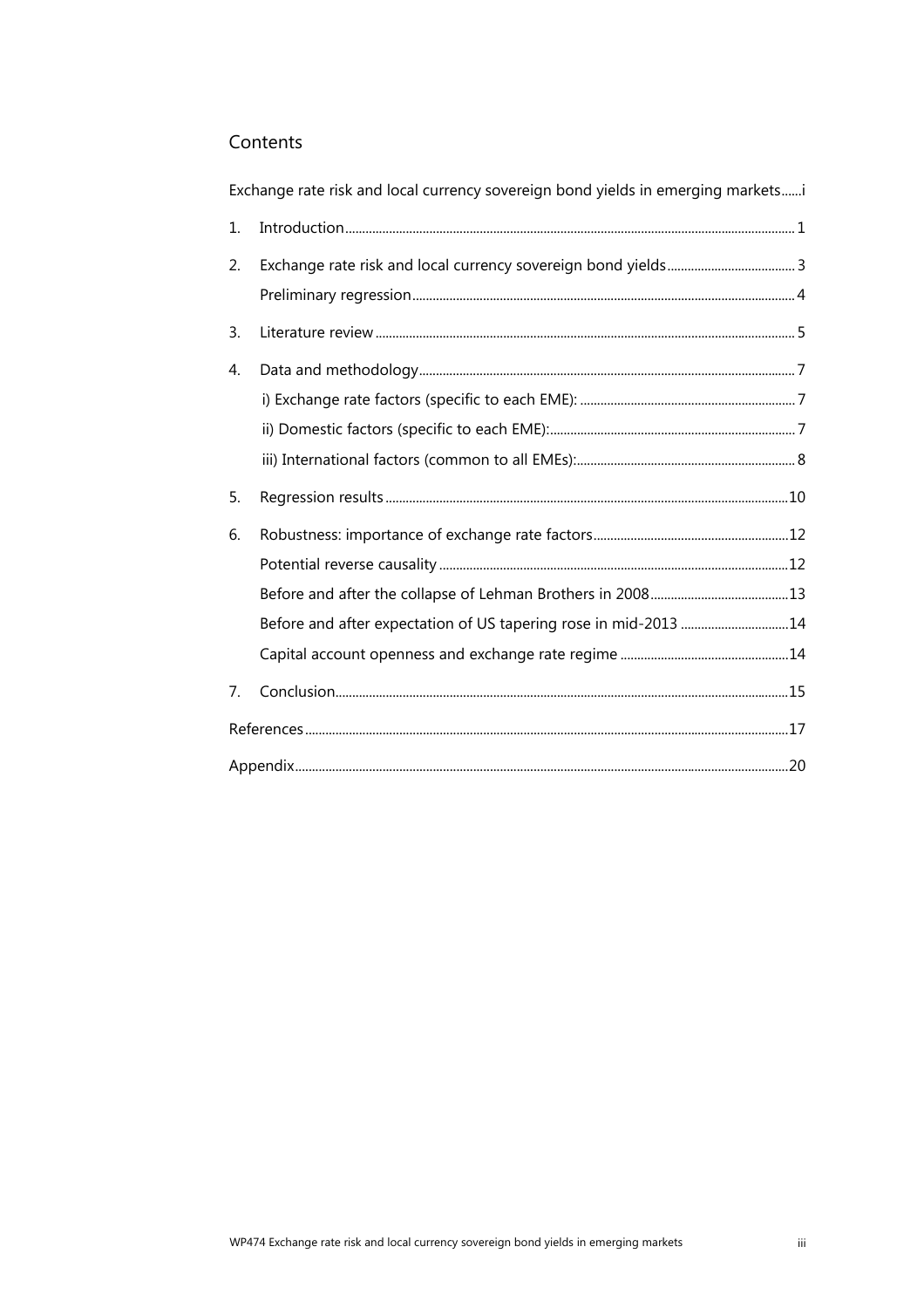## <span id="page-4-0"></span>1. Introduction

Between 2010 and early 2013, the general appreciation of emerging market economy (EME) currencies against the US dollar made investing in EME local currency bonds an attractive proposition for international investors. Concerns about exchange rate risk did not seem to moderate investment into such bonds. This seemed to be a break with the past, when EME local currency bonds had not been able to attract much foreign investment because of fears that EME currencies were inherently unstable or could easily weaken in case sentiment in global markets turned against EMEs. Some observers saw the early 2010s as the absolution of EME currencies from the "original sin", ie the inability of EMEs to borrow in their own currencies (Eichengreen and Hausmann (1999)).

Such views seem to have changed since May 2013, when EMEs experienced a period of turbulence triggered by the Federal Reserve's announcement that it might start reducing its large-scale asset purchases earlier than previously expected. At the time, it was not clear whether global investors' interest in EME local currency bonds would be affected temporarily or more permanently. But in the second half of 2013 exchange rate risk started to assume an increasingly important role in EME sovereign debt markets (BIS (2014a)), with important implications for investors, domestic and foreign alike, and central banks<sup>2</sup> in EMEs (see, for instance, BIS (2014b)).



#### Emerging market sovereign foreign currency and local currency bond yields

To illustrate the role of exchange rate risk, Graph 1 plots EME local currency sovereign bond yields against their foreign currency counterpart. The two yields have moved broadly in parallel, $3$  pointing to the influence of similar risk factors

- <span id="page-4-2"></span>2 Reflecting the importance of exchange rate risk in influencing domestic asset prices and economic activity, central banks in EMEs have taken actions to help smooth exchange rate movements in times of market stress.
- <span id="page-4-1"></span>3 See CGFS (2009), pp 115, Graph H4, for a similar result.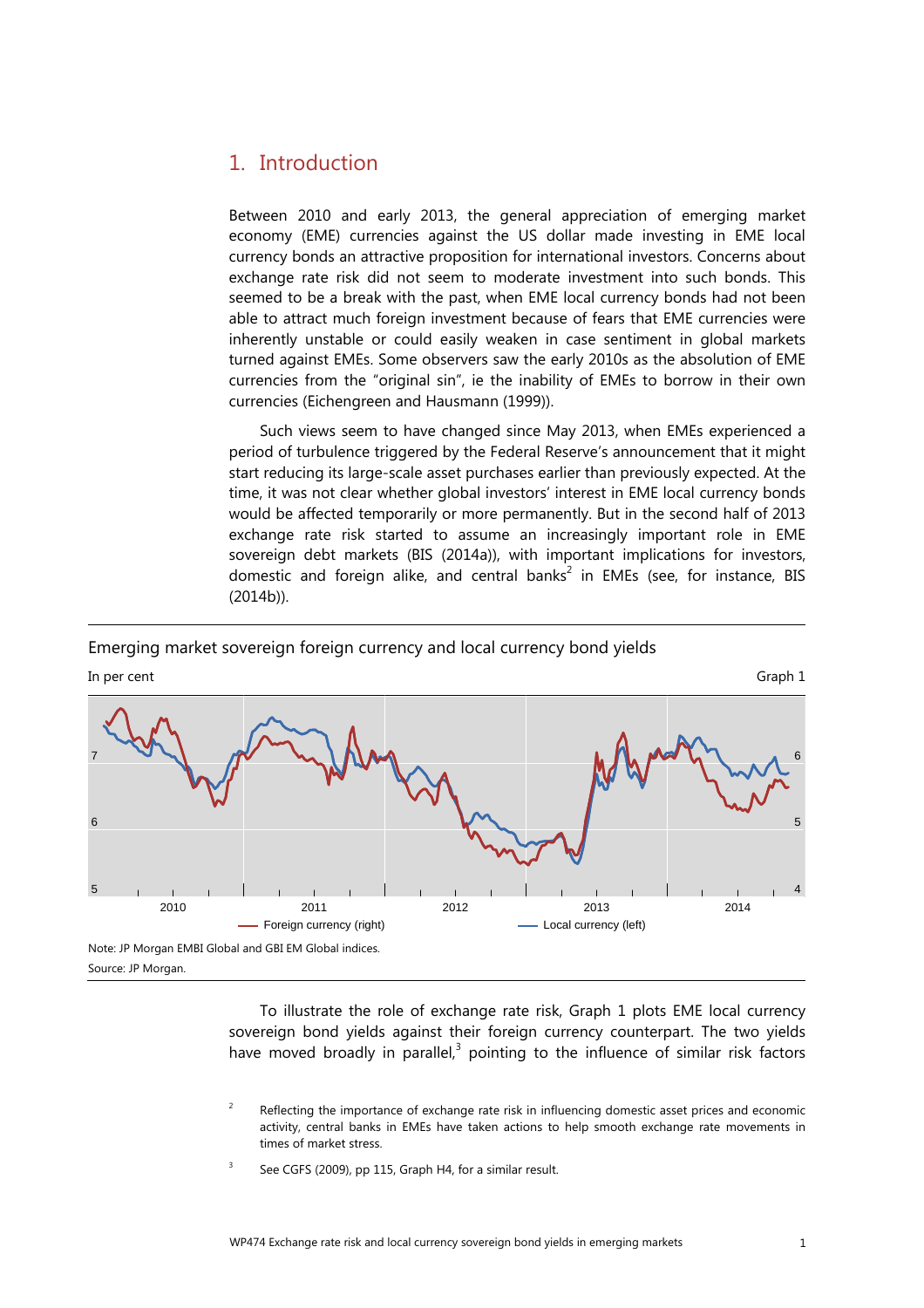(eg credit and liquidity risks). But one can also notice a relatively persistent wedge between local and foreign currency bond yields, suggesting a potential role of exchange rate risk.

Assessing the impact of exchange rate risk on local currency sovereign yields is not trivial because the exchange rate itself is affected by factors that also influence bond yields. Drivers of bond yields include country-specific factors, international factors common to all EMEs, and investor risk preferences. Country-specific factors comprise changes in domestic interest rates, inflation, as well as sovereign credit risk relative to major currency areas and other EMEs. International factors include interest rates in major currency areas, external shocks and changes in international investors' risk preferences that can affect exchange rate movements across EMEs as a group.<sup>[4](#page-5-0)</sup>

Another complication stems from the direction of causality between exchange rate risk and local currency sovereign yields. One view, which has influenced our analysis, is that causality runs from exchange rate risk to local currency sovereign yields. When uncertainty about the future path of the exchange rate increases, foreign investors with exchange rate exposures would require greater yield compensation for holding local currency bonds. If these investors were unable to roll over their exchange rate hedges and wanted to sell their bond holdings, yields would rise. Another view is that shocks can be transmitted from the local currency bond market to the foreign exchange market. Because the former is usually shallower and less liquid, foreign investors tend to rely on foreign exchange instruments to hedge their holdings of local currency bonds, eg foreign exchange options that protect against extreme market volatility. Such position taking in turn tends to move the exchange rate.

Does the range of factors mentioned above fully capture the exchange rate risk component of local currency sovereign yields in EMEs? We argue that this may not be the case. Exchange rate factors may also capture the effects of other explanatory variables on local currency bond yields. But exchange rate factors could also affect local currency bond yields independently of other variables. We therefore consider additional measures of exchange rate risk – in particular, the central forecast of the future path of exchange rates and uncertainty around it, as represented by implied exchange rate volatility. We thus extend previous studies (Gonzalez-Rozada and Levy-Yeyati (2008), Peiris (2010), Longstaff et al (2011), Jaramillo and Weber (2013a, 2013b)), which tend to focus on domestic and international fundamentals of local currency sovereign yields. To our knowledge, implied exchange rate volatility is explicitly considered for the first time in an empirical model of EME local currency sovereign bond yields.

Our results suggest that EME local currency sovereign bond yields are indeed influenced by at least one of the additional measures of exchange rate risk. Specifically, when implied exchange rate volatility increases in EMEs, investors require a larger yield compensation for holding these bonds. We also show that investors have been attaching greater importance to exchange rate risk since May 2013, when investors realised for the first time that the Federal Reserve may reduce

<span id="page-5-0"></span><sup>4</sup> For example, Chinn and Frankel (1994) decompose the foreign-local interest rate differential into country factors and an exchange rate risk premium, and associate the latter to investors' risk preference.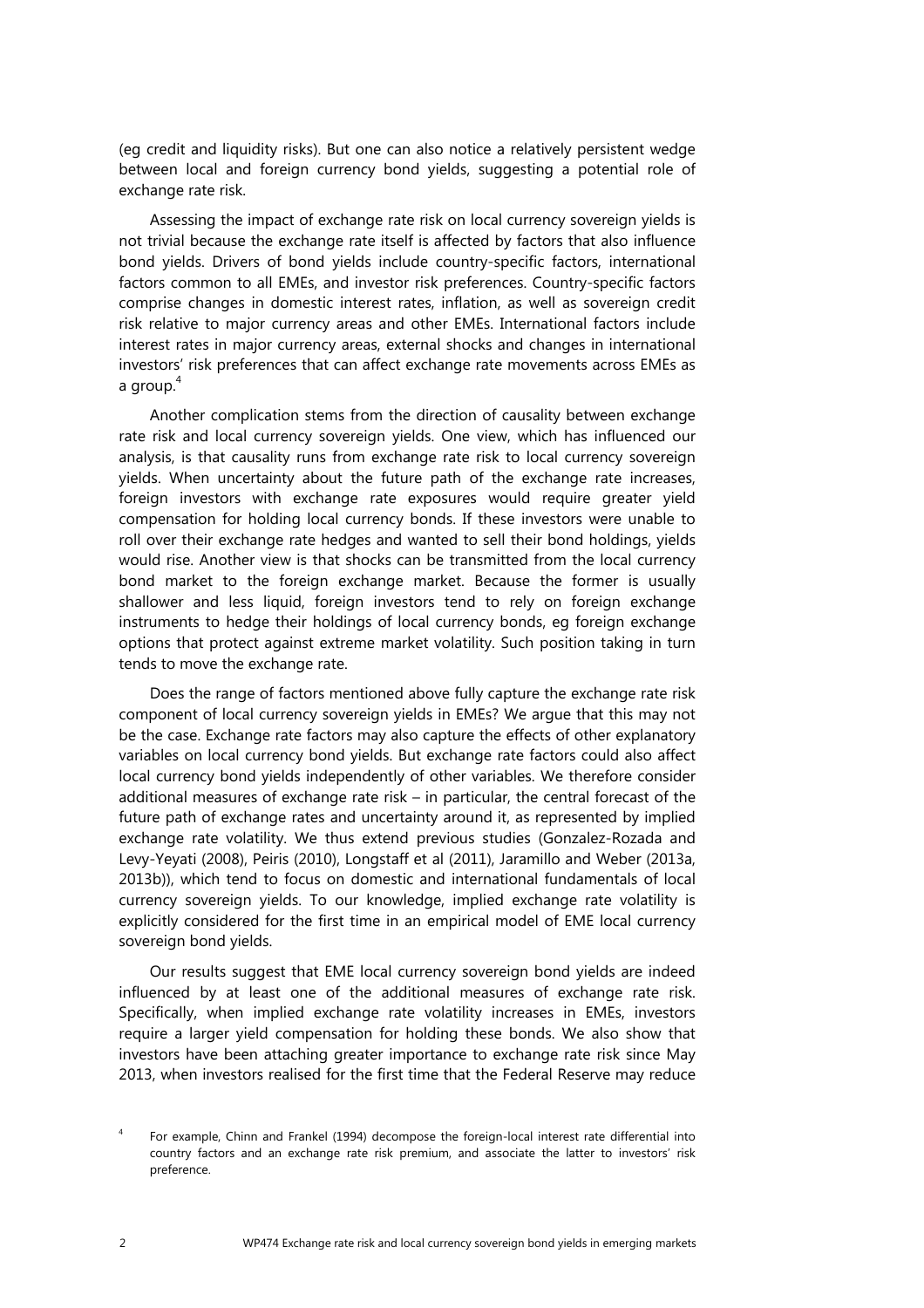the scale of its asset purchases sooner than previously expected. The results are broadly unchanged when subjected to a number of robustness checks, including to potential reserve causality running from local currency bond yields to exchange rate volatility.

The rest of the paper is organised as follows. Section 2 presents stylised facts and preliminary regressions to demonstrate the importance of exchange rate risk for the modelling of EME local currency sovereign bond yields. Section 3 reviews the literature on sovereign risk. Section 4 discusses the data and modelling methodology, and Section 5 reports the empirical results. Section 6 assesses the robustness of our key result. Section 7 draws conclusions.

## <span id="page-6-0"></span>2. Exchange rate risk and local currency sovereign bond yields

Exchange rate risk can be important for EME local currency government bond yields for several reasons. First, investors are exposed to exchange rate risk on their bond positions. Perceived changes in exchange rate risk can therefore move local currency bond yields. Second, large currency mismatches in corporate, banking or household sector balance sheets in EMEs increase default risks for local currency sovereign bonds. Third, a perception of greater exchange rate risk can reduce liquidity in foreign exchange and domestic bond markets, which tends to be low in many EMEs even in tranquil times. For instance, the unexpected depreciation of a local currency could prompt investors to move out of assets denominated in that currency and thus reduce foreign exchange market liquidity.

EM local currency sovereign bond yield and exchange rate performance $<sup>1</sup>$ </sup>



Sources: JPMorgan; authors' calculations.

Graph 2 suggests that EME local currency sovereign yields have moved in tandem with two commonly used measures of exchange rate risk– the rate of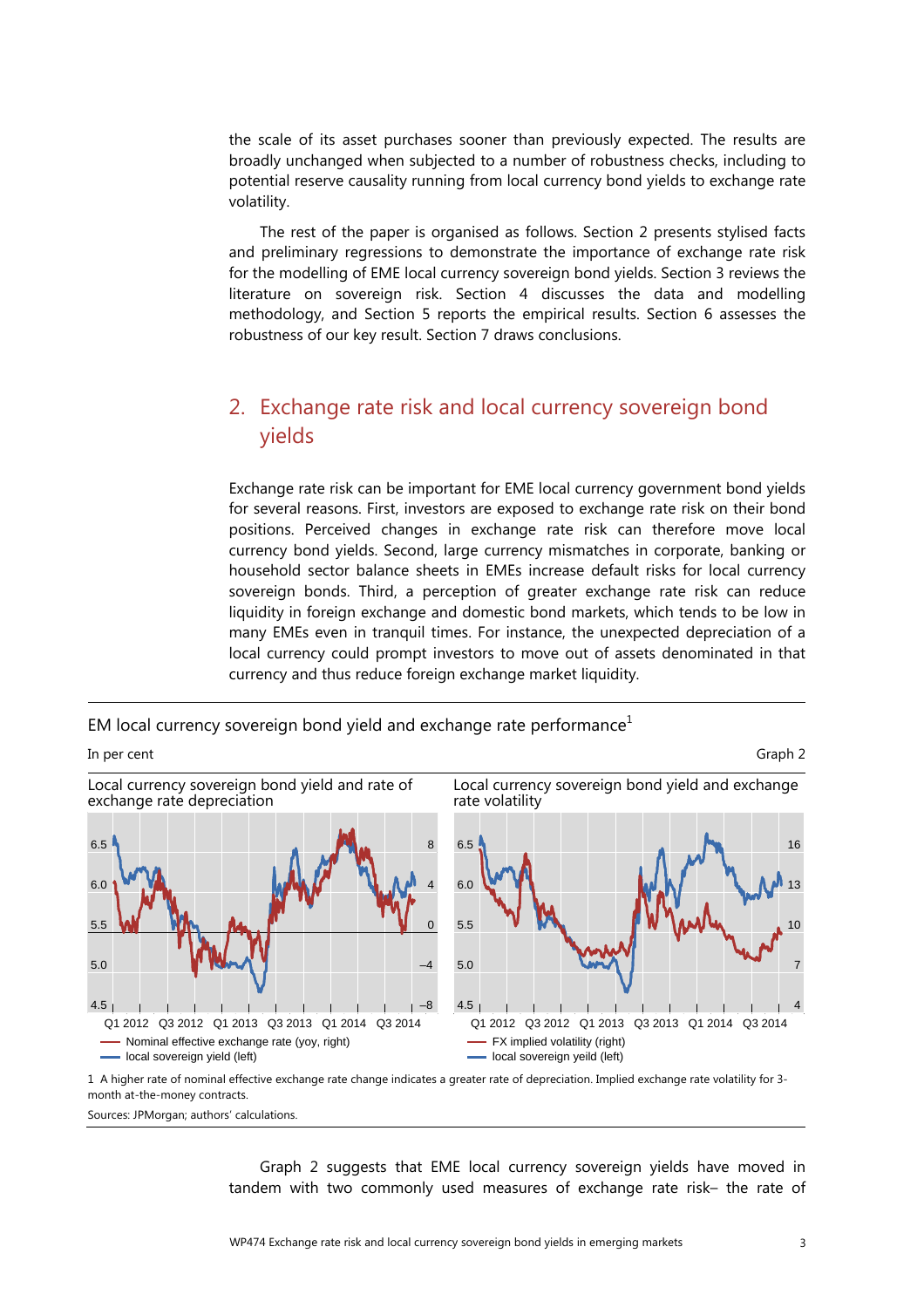exchange rate depreciation and exchange rate volatility. The left panel shows that, between mid-2013 and early 2014, local currency sovereign yields rose, while the rate of depreciation of nominal effective exchange rates increased. The right panel shows that implied exchange rate volatility and local currency sovereign bond yields followed a roughly similar pattern in the past few years.

#### <span id="page-7-0"></span>Preliminary regression

To verify the growing role of exchange rate risk in local currency sovereign bond markets in EMEs, we conduct a preliminary econometric investigation, mainly using the data presented in Graph 2.

We consider a small number of explanatory variables to explain movements in five-year yields on EME domestic currency sovereign bonds  $(y)$ . First, as a measure of sovereign credit risk, we use the major index of foreign currency EME sovereign bond spreads, the JPMorgan Emerging Market Bond (EMBI) Index (embispd). Second, we include the rate of deprecation of the nominal effective exchange rate  $(s)$ . The third explanatory variable is implied exchange rate volatility.<sup>[5](#page-7-3)</sup> This measure appears to be correlated with the EMBI index. Therefore we use the residual of implied exchange rate volatility regressed on the EMBI index  $(fxvolresid)$  to capture information contained in exchange rate volatility over and above that in the EMBI index. The model, summarised by equation (1), is estimated in first differences (including the calculation of the residual of exchange rate volatility) using daily data for 12 EMEs for the period of January 2012–June 2014.<sup>[6,](#page-7-2)[7](#page-7-1)</sup>

$$
d(y_t^i) = \alpha^i + \beta_1 * d(embispd_t^i) + \beta_2 * d(s_t^i) + \beta_3 * fxvolresid_t^i + \epsilon_t^i
$$
 (1)

We considered three sub-periods in the sample in order to check whether the role of the explanatory variables changed. Local currency sovereign bonds generally rallied during January 2012–April 2014. Subsequently, they sold off during May– December 2013, and rallied again during January–June 2014.

The simple regression analysis broadly confirms the view that exchange rate risk assumed a greater role during the recent period of market volatility. As local currency sovereign bond yields declined during January 2012–April 2013, a one percentage point increase in exchange rate volatility not explained by the EMBI index was associated with a little over 2 basis point increase in yields. The sensitivity surged to over 4 basis points during May/June 2013, and to 5 basis points in the subsequent period. The sensitivity of local currency sovereign yields to both exchange rate movements and the EMBI spread increased during May/June 2013. The impact of exchange rate movements levelled off afterwards, but that of the EMBI spread remained elevated. With this result in mind, we will investigate the role of exchange rate risk using a fuller fledged model after a brief literature review.

<span id="page-7-3"></span><sup>5</sup> Recognising that the exchange rate is in nominal effective terms, we use the volatilities of bilateral exchange rates against the US dollar, except for the Czech Republic, Hungary and Poland, where we consider the volatility of bilateral exchange rates against the euro.

<span id="page-7-2"></span><sup>6</sup> We use a Generalised Autoregressive Conditional Heteroskedasticity (GARCH) approach. Time invariant country effects are controlled for by dummy variables.

<span id="page-7-1"></span><sup>7</sup> The 12 EMEs include Brazil, Chile, Colombia, Hungary, Indonesia, Malaysia, Mexico, Philippines, Poland, Russia, South Africa and Turkey.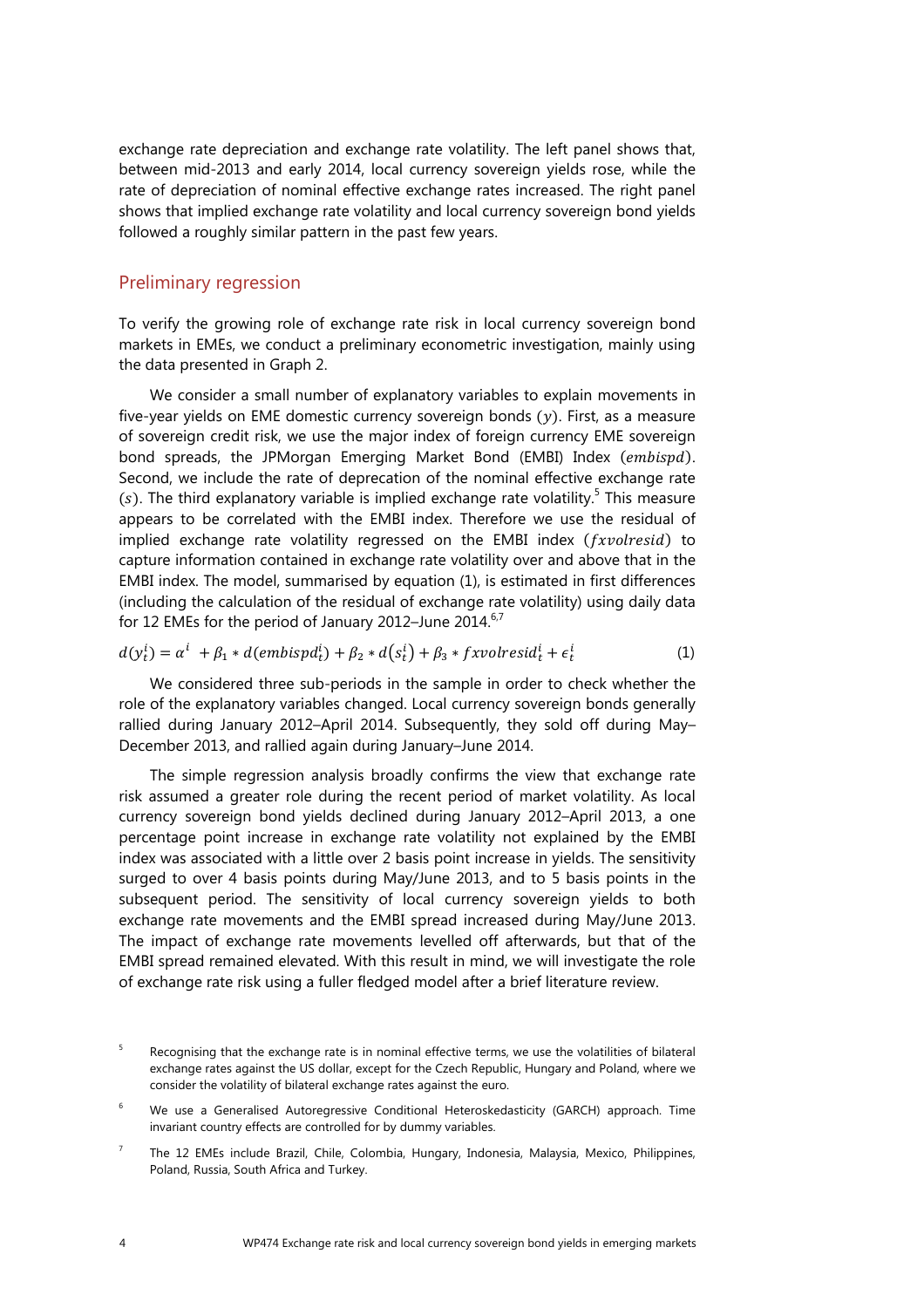| Determinants of yields on EM local currency sovereign bonds<br>Table 1 |                                                      |            |            |            |  |  |  |  |
|------------------------------------------------------------------------|------------------------------------------------------|------------|------------|------------|--|--|--|--|
|                                                                        | Jul 13 – Jan 14<br>Jan 12 – Apr 13<br>$May - Jun 13$ |            |            |            |  |  |  |  |
| <b>EMBI</b> index                                                      | $0.168***$                                           | $0.372***$ | $0.271***$ | $0.341***$ |  |  |  |  |
| Residual of fx volatility<br>on EMBI index                             | $0.021***$                                           | $0.042***$ | $0.052***$ | $0.051***$ |  |  |  |  |
| Nominal effective<br>exchange rate changes                             | $0.002***$                                           | $0.022***$ | $0.007***$ | $0.009***$ |  |  |  |  |
| N                                                                      | 3,465                                                | 442        | 1,544      | 922        |  |  |  |  |
|                                                                        |                                                      | .          |            |            |  |  |  |  |

Note: All variables in daily changes. GARCH(1,1) was estimated for a panel of Brazil, Chile, Colombia, Hungary, Indonesia, Malaysia, Mexico, Philippines, Poland, Russia, South Africa, Turkey. Coefficients on country dummies and ARCH/GARCH terms are not reported. \*\*\*, \*\* and \* stand for statistical significance at the 1, 5 and 10% levels, respectively.

Source: Authors' estimates using daily data.

## <span id="page-8-0"></span>3. Literature review

A key financial market development in EMEs over the past decade has been the expansion of domestic bond markets. EMEs faced difficulties in borrowing in their own currencies in the 1980s and 1990s, a phenomenon often characterised as the "original sin" (Eichengreen and Hausmann (1999)). But from 2004 to 2013 the stock of domestic currency debt issued by EMEs increased fivefold, to more than \$5.6 trillion.<sup>[8](#page-8-2)</sup> This seemed to vindicate the views of Burger and Warnock (2006, 2007) that EMEs were not inherently dependent on foreign currency borrowing. Deeper domestic bond markets broadened the range of financing options for both sovereign and corporate borrowers and helped cushion the negative impact of financial shocks on the real economy in EMEs. Moreover, foreign investors showed a growing preference for EME local currency sovereign debt.

There are relatively few studies that focus on the determinants of sovereign yields in EME domestic bond markets. Earlier research tends to examine advanced economies, mainly the United States.<sup>9</sup> [R](#page-8-1)elated studies on EMEs often concentrate on foreign currency denominated bonds (Gonzalez-Rozada and Levy-Yeyati (2008), Longstaff et al (2011)). Baldacci and Kumar (2010) study a panel of 31 advanced economies and EMEs over the past three decades. Jaramillo and Weber (2013a, 2013b), Miyajima et al (2014), and Peiris (2010) focus exclusively on EME local currency bonds.

This literature identifies several key determinants of bond yields. Among domestic factors, Gale and Orszag (2003) find strong empirical support for the hypothesis that weaker fiscal positions lead to higher bond yields. Miyajima et al (2014) show that greater monetary and fiscal policy credibility enhances the stability of sovereign bond yields. Peiris (2010) finds that the fiscal balance has greater

<span id="page-8-2"></span><sup>8</sup> Meanwhile, the stock of foreign currency sovereign bonds has increased from \$300 billion to \$500 billion.

<span id="page-8-1"></span><sup>9</sup> See Gale and Orszag (2003) for a comprehensive review of 59 studies on sovereign risk modelling in advanced economies.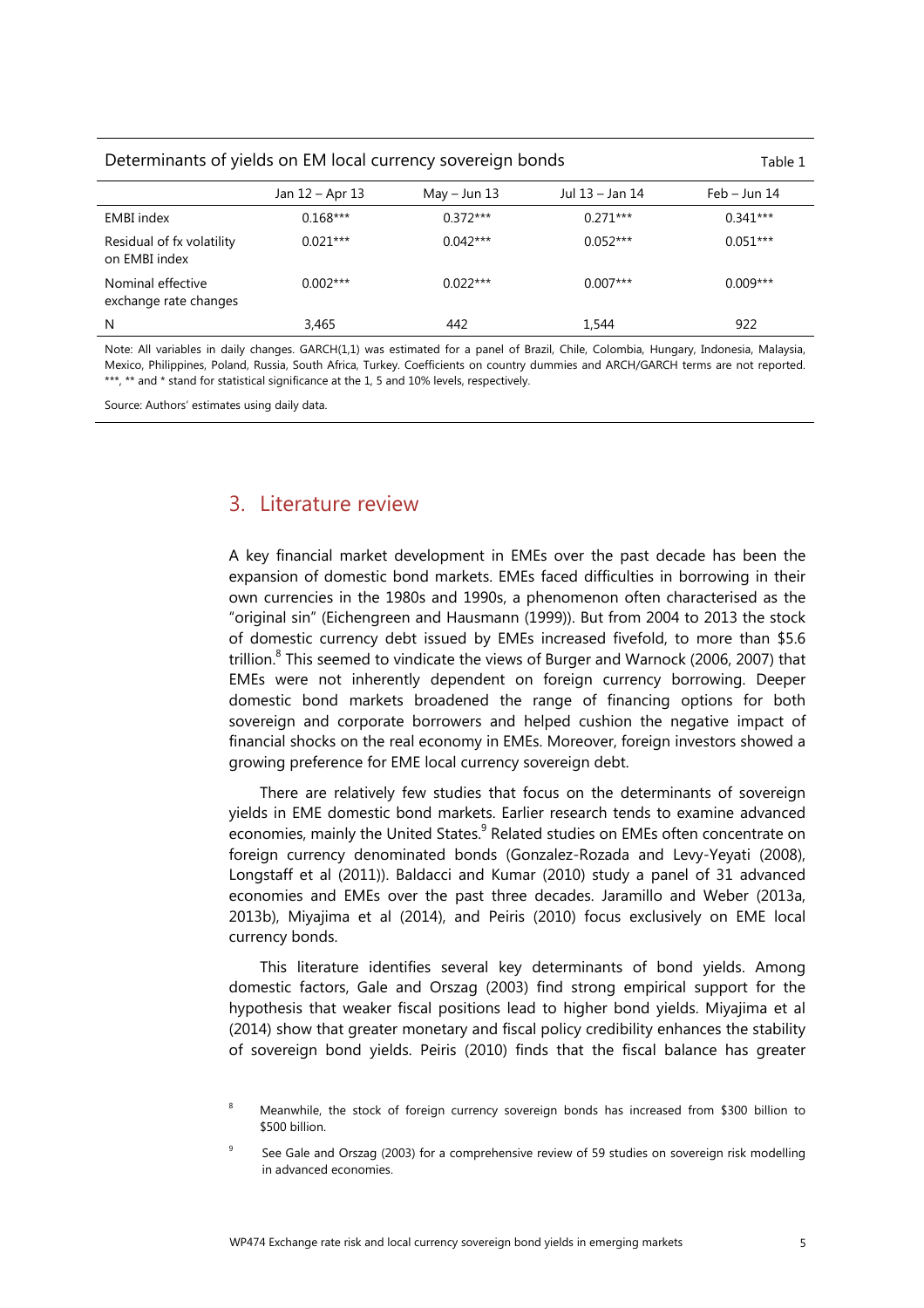impact on local currency sovereign bond yields in EMEs than monetary aggregates and real economic activity. Baldacci and Kumar (2010) confirm the importance of fiscal conditions in determining local currency bond yields in both advanced and emerging markets. Piljak (2013) argues that domestic macroeconomic factors, particularly monetary policy and inflation, are more important than global factors for domestic government bond markets in EMEs.

International factors (ie external shocks common to all EMEs) have also been found to be important determinants of sovereign bond yields and spreads. Although most studies focus on foreign currency bond yields, external factors also play a role in determining local currency bond yields. Longstaff et al (2011) analyse a decade-long dataset through to 2010 and find that movements in the VIX, representing a global factor, can explain a large degree of commonality in the variation of credit default swap spreads for a set of advanced and emerging market sovereigns. Gonzalez-Rozada and Levy-Yeyati (2008) find that a very large fraction of movements in EM foreign currency bond spreads during the decade up to 2005 can be accounted for by the evolution of global factors such as global liquidity (international interest rates) and risk appetite (high-yield corporate bond spreads in advanced economies). Remolona et al (2008) argue that the risk premium reflecting the risk of unexpected losses explains a large fraction of EME foreign currency sovereign bond spreads. Other studies confirming the influence of measures of market sentiment and global risk aversion include Eichengreen and Mody (2000), McGuire and Schrijvers (2003) and Bellas et al (2010). The importance of global monetary conditions, often proxied by US short or long term interest rates, is identified by a number of studies such as Gonzalez-Rozada and Levy-Yeyati (2008), Hartelius et al (2008), Dailami et al (2008) and Miyajima et al (2014). More recent work argued that the low term premia on US Treasuries has strong influence on offshore US dollar credit creation (McCauley, McGuire and Sushko (2014)) or on fixed investment and financing decisions in EMEs (Turner (2014)).

The relative importance of domestic and international factors may have changed as EMEs have become increasingly integrated into the global economy and financial markets. Kumar and Okimoto (2011) argue that domestic long-term interest rates had become increasingly dependent on global investors' preferences, with country-specific risk factors playing a more limited role. Jaramillo and Weber (2013a) highlight that, during times of market stress, global investors tend to discriminate against EMEs with weaker fundamentals. However, Du and Schregner (2013) argue that estimated "local currency government credit spreads" are less sensitive to global factors than foreign currency sovereign bond spreads. Overall, international factors such as global risk appetite and global savings/investment seem to have become more important, increasing cross-country correlations of long-term government bond yields over the past two decades.

Beyond domestic and international factors, exchange rates can be another important determinant of local currency bond yields. This is prominently discussed in the "carry trade" literature.<sup>10</sup> Gyntelberg and Remolona (2007) find that high average returns on local currency assets reflect a large downside risk of sudden and large depreciation of the target currencies – and/or appreciation of the funding

<span id="page-9-0"></span> $10$  The carry trade strategy involves borrowing in a currency with low interest rates and investing in one with high interest rates.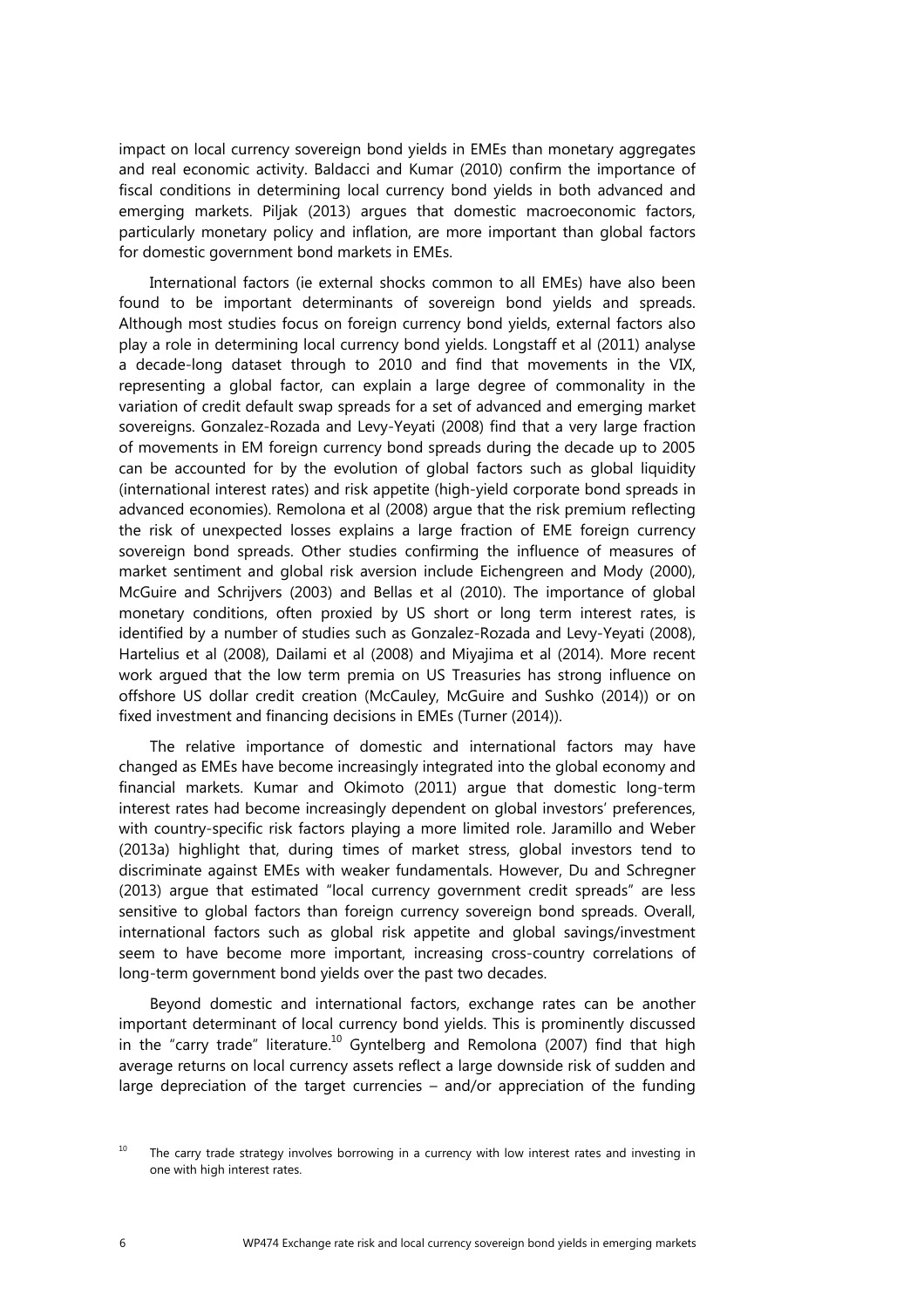currencies. Miyajima et al (2014) show that the high returns on EME local currency bonds could be offset by the high volatility of EME exchange rates. This is particularly the case during times of market stress, when the capacity of local currency assets to preserve value could weaken significantly (Turner (2012)). The importance of exchange rates for local currency bond yields varies with the availability of instruments to hedge exchange rate exposures. For instance, McCauley, Shu and Ma (2014) argue that turnover in non-deliverable foreign exchange forwards has increased as non-residents have been using them to hedge rising investment in local currency bonds in EMEs.

## <span id="page-10-2"></span>4. Data and methodology

To formally model local currency sovereign bond yields, we follow the framework by, for instance, Jaramillo and Weber (2013a, 2013b), Miyajima et al (2014) and Peiris (2010), with the important extension of considering exchange rate factors. Similar to previous studies, we rely on a panel fixed effects regression. For the dependent variable,  $y$ , we use the five-year local currency sovereign bond yield for 20 major  $EMEs.<sup>11</sup>$  We use monthly data spanning from January 2005 to December 2013. The following baseline equation is estimated in first differences:

$$
y_{t,k} = \alpha_k + \theta^* s_{t,k}^e + \kappa^* i v_{t,k} + \beta^* i_{t,k}^e + \gamma^* \pi_{t,k}^e + \delta^* g_{t,k}^e + \zeta^* f_{t,k}^e + \theta^* \text{rating}_{t,k} + \varphi^* c r e_{t,k} + \tau^* f h_{t,k} + \lambda^* V I X_t + \mu^* \text{USTP}_t + \varepsilon_{t,k}
$$
\n(2)

In equation (2), we consider three sets of explanatory variables that are related to (i) exchange rates, (ii) domestic fundamentals, and (iii) international factors (for country *k* at time *t*; ε is a random error). The explanatory variables are drawn from the literature discussed in the previous section.

<span id="page-10-1"></span>i) Exchange rate factors (specific to each EME):

 $s^e$ : Twelve-month ahead forecast of the rate of change in the bilateral exchange rate, where a positive value of  $s^e$  corresponds to a depreciation of the domestic currency  $(\%$ , yoy)<sup>[12](#page-10-3)</sup>

 $iv:$  Volatility of bilateral exchange rates implied by 3-month at the money options (%)

<span id="page-10-0"></span>ii) Domestic factors (specific to each EME):

- $\alpha$  : Country fixed-effect
- $i^e$ : Twelve-month ahead forecast of short term interest rates (%)
- $\pi^e$ : Twelve-month ahead forecast of inflation (%, yoy)
- $q^e$ : Twelve-month ahead forecast of GDP growth (%, yoy)

<span id="page-10-4"></span><sup>&</sup>lt;sup>11</sup> Brazil, Chile, China, Colombia, Czech Republic, Hong Kong SAR, Hungary, India, Indonesia, Israel, Korea, Malaysia, Mexico, the Philippines, Poland, Russia, Singapore, South Africa, Thailand, Turkey.

<span id="page-10-3"></span><sup>&</sup>lt;sup>12</sup> Bilateral exchange rates against the US dollar, except for the Czech Republic, Hungary and Poland (bilateral exchange rates against the euro).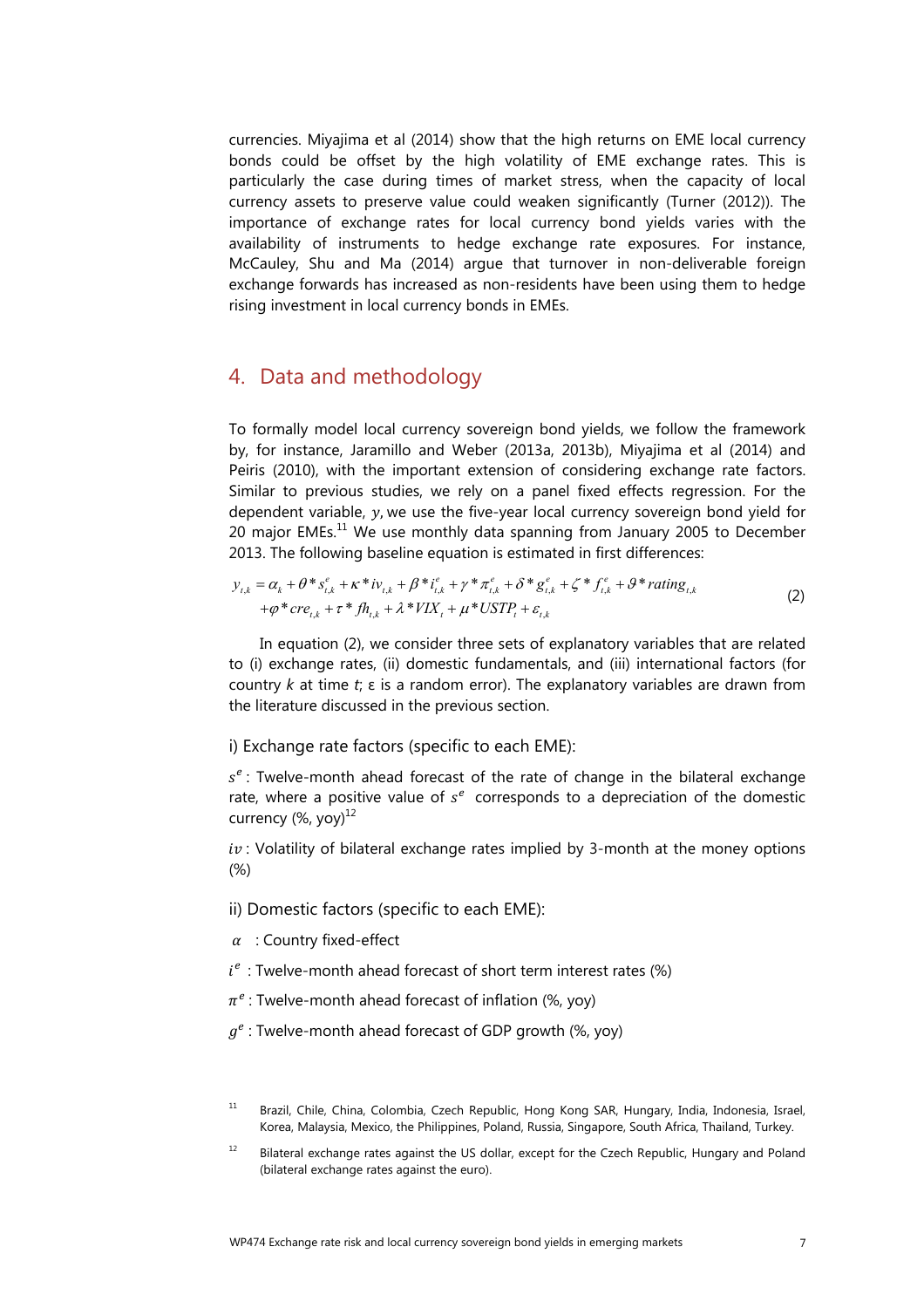$f^e$ : Twelve-month ahead forecast of the fiscal balance (% of GDP)

 $rating$  : Local currency sovereign credit ratings

cre : Foreign currency sovereign credit spreads

 $fh$ : Foreign holdings of local currency bonds (% of the country's bonds outstanding).

<span id="page-11-0"></span>iii) International factors (common to all EMEs):

 $VIX$ : Implied volatility of the US stock index S&P500 (%)

USTP : Estimated US 10-year term premia (%)

We control for exchange rate risk by using the central forecast of exchange rate performance and a measure of exchange rate volatility. The central forecast enters the estimation as expected depreciation in 12 months horizon – ie the rate of change between the expected exchange rate level 12 months ahead and the prevailing spot exchange rate. Currency depreciation incurs a loss to dollar-based investors who would demand a higher yield to compensate for this risk premium. It may also increase yields by lifting inflation expectations. We expect the coefficient sign on this variable to be positive.

We control for exchange rate volatility implied by the pricing of at the money option contracts on exchange rates with a 3-month tenor. Greater uncertainty about the future path of the exchange rate should prompt foreign investors to demand higher risk premia on domestic assets, increasing local currency bond yields. However, it may also discourage domestic investors from allocating their funds away from domestic bonds into foreign assets. Sustained domestic demand for domestic bonds can compress local currency bond yields. Thus, the sign of the coefficient is ambiguous.

Among domestic variables, the domestic short-term interest rate represents the monetary policy stance. Indicators of inflation, GDP growth and the fiscal balance determine domestic and international investors' risk assessment with respect to domestic macroeconomic volatility. Local currency bond yields are expected to increase as investors expect a higher short-term interest rate and inflation. These yields are expected to decline as investors forecast higher GDP growth and improved fiscal conditions and therefore a lower country risk premium.<sup>1</sup>

To capture any information embedded in credit rating actions and financial markets not captured by measures of macroeconomic fundamentals, we also control for local currency sovereign credit ratings and foreign currency sovereign credit spreads. Local currency sovereign credit ratings are introduced in changes from one month to another, and additionally as level dummy variables. The levels

<span id="page-11-1"></span><sup>&</sup>lt;sup>13</sup> For the domestic macroeconomic variables, we use forecasts published by Consensus Economics to the extent possible in order to help alleviate the issue of endogeneity. An empirical issue in estimating a reduced-form bond yield equation is the downward bias in coefficients arising from possible reverse causality from the left to the right side variables. For example, bond yields and the fiscal balance may be negatively associated due to a common factor such as the business cycle, creating potential biases in the estimation. An economic slowdown may be associated with lower interest rates (through monetary easing) while at same time worsening the fiscal balance (through automatic stabilisers). Such an identification problem is difficult to resolve without a structural model, but can at least be reduced by using forecast variables (Laubach (2009)).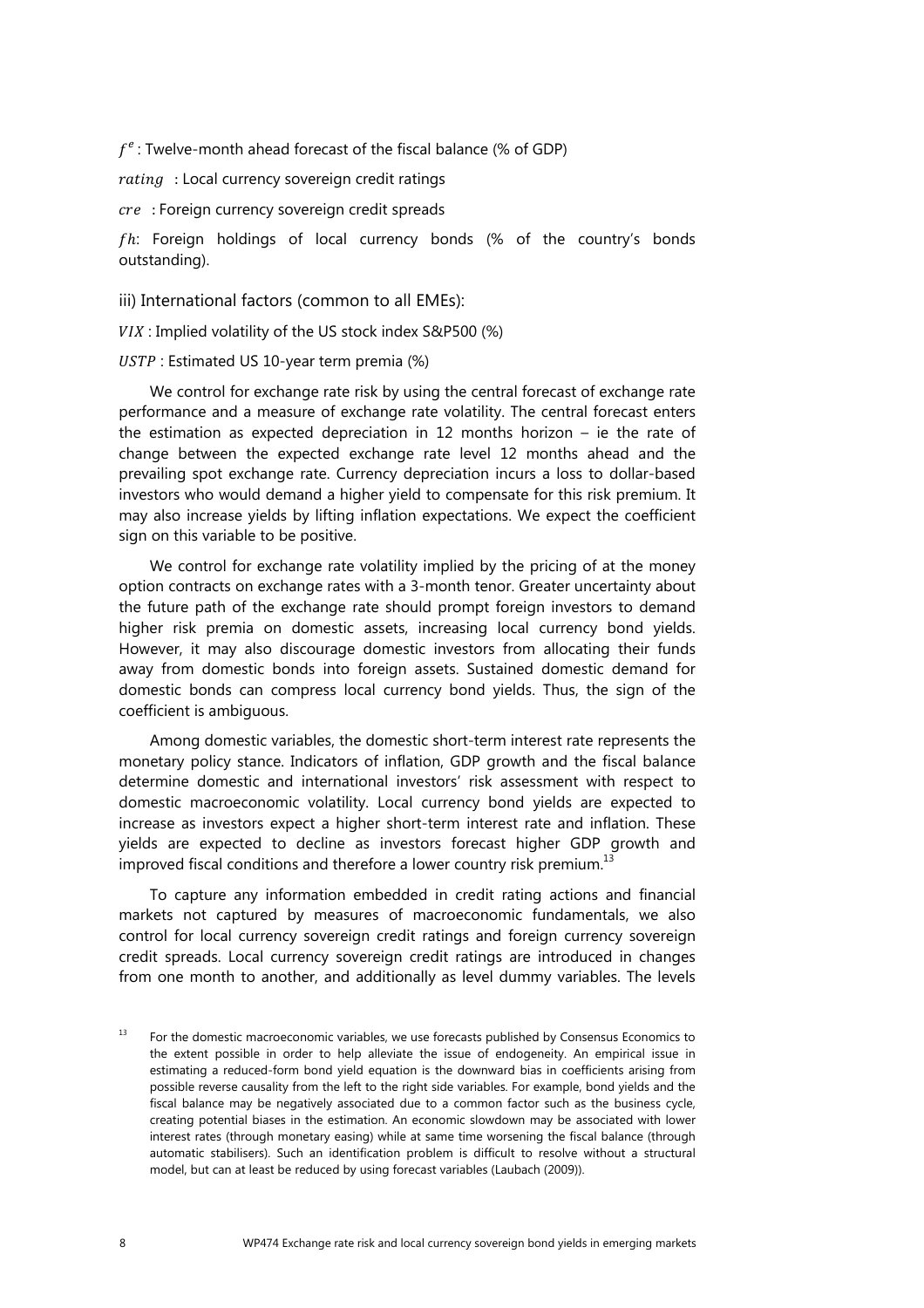(notches) observed in the previous month take account of the non-linearities in the relationship between yields and ratings. Sovereign CDS spreads are used to capture foreign currency sovereign credit spreads mainly because of the indicator's wider country coverage relative to the EMBI index. Lower sovereign CDS spreads and ratings upgrades are expected to lower local currency sovereign bond yields.

A key development over the past several years has been the rising interest of foreign investors in local currency bonds in EMEs. EME local currency sovereign bonds have become relatively more attractive and accessible (through a greater degree of capital account openness). While foreign inflows to EMEs can be underpinned by cyclical factors, such as carry trade incentives, institutional investors globally are believed to have also been reallocating funds into EME assets on a structural basis. We control for this by introducing foreign holdings of local currency bonds (as a per cent of each country's bonds outstanding). The data are obtained from the IMF's Sovereign Investor Base Dataset for Emerging Markets, which include different categories of foreign investors.

The sign of the coefficient on the share of foreign holdings is difficult to predict a priori. One view in the literature is that high foreign investor penetration into local currency EME bond markets can raise domestic currency yields due to a greater chance of sudden withdrawals (Calvo and Talvi (2005)). Another view is that greater capital account openness would be associated with lower domestic interest rates (Eichengreen and Rose (2014)). Yet another view is that foreign investors compress local currency sovereign yields by pushing up bond prices through their purchases (Gadanecz et al (2014)). Warnock and Warnock (2009) argue that official sector investment into US bond tends to lower the yields on those bonds. To assess whether any impact of foreign holdings is part of a yield-seeking behaviour driven by US term premia, we also interact foreign bond holdings with US term premia.

| Group    | Exchange rate                            |       | Domestic                                   |           | International  |     |
|----------|------------------------------------------|-------|--------------------------------------------|-----------|----------------|-----|
| Variable | One year ahead<br>exchange rate forecast | $+$   | Short rate forecast                        | $+$       | VIX Index      | $+$ |
|          | Implied exchange rate<br>volatility      | $+/-$ | Inflation forecast                         | $+$       | US term premia | $+$ |
|          |                                          |       | GDP growth forecast                        | -         |                |     |
|          |                                          |       | Fiscal balance forecast                    | -         |                |     |
|          |                                          |       | Local currency<br>sovereign credit ratings | $+$       |                |     |
|          |                                          |       | Foreign currency<br>sovereign CDS spreads  | $\ddot{}$ |                |     |
|          |                                          |       | Share of foreign<br>holdings               | $+/-$     |                |     |

Explanatory variables and expected signs of coefficients Table 2

Insofar as international factors are concerned, EM local currency government yields tend to move together with US long term interest rates. Easy US liquidity conditions reduce the yields on US fixed income securities, leading to greater search for yield outside of the US. This would be further encouraged by lower funding cost in US dollars. Together, these elements would reduce EM yields. US monetary conditions are represented by the estimated US 10-year term premia and we expect its coefficient to be positive. We also introduce a measure of global risk sentiment,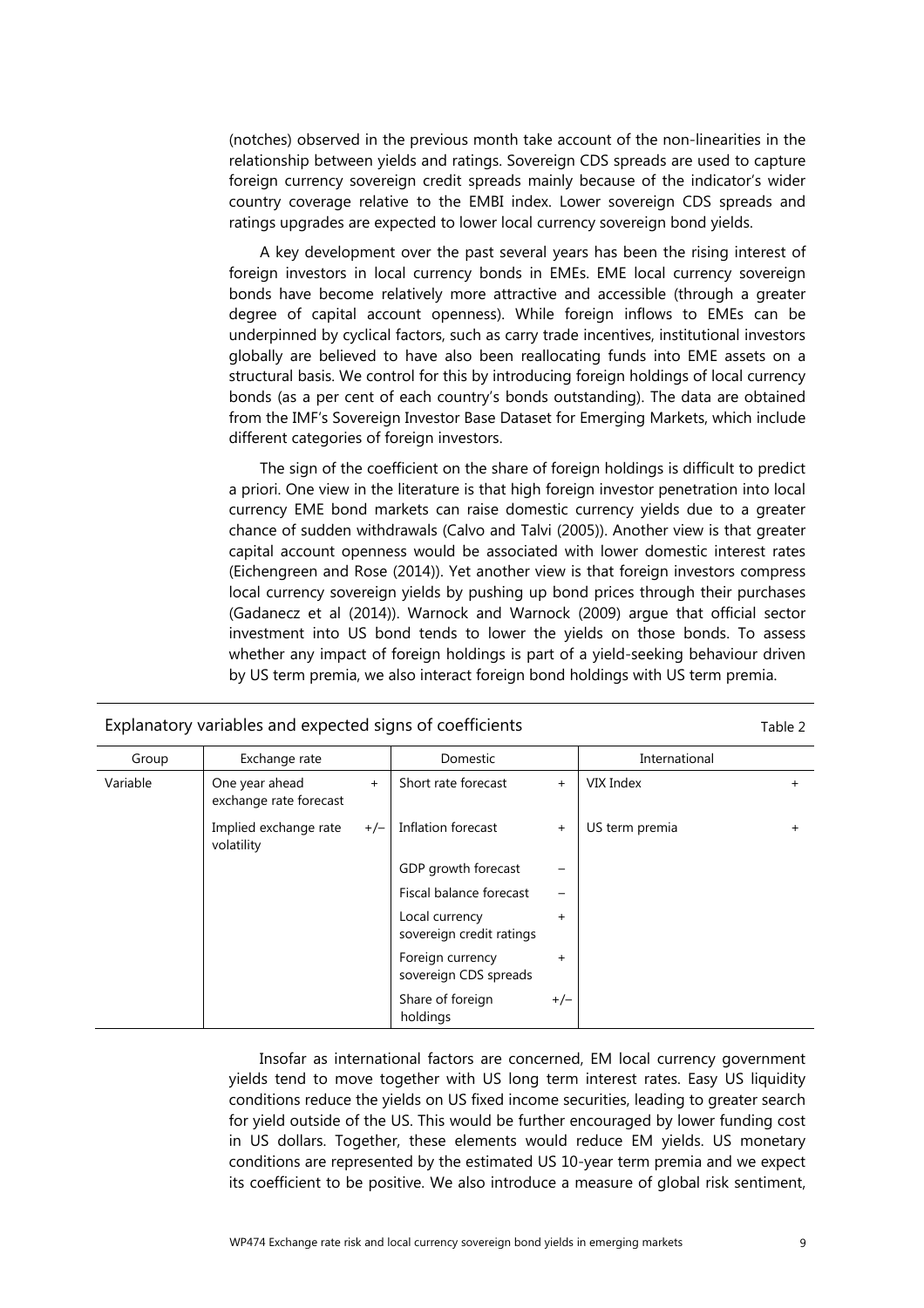which affects both country risk and currency risk, represented by the VIX index. We expect the variable to be positively associated with EME domestic bond yields.

Table 2 summarises the expected signs on our exchange rate, domestic and international factors. The data are summarised and discussed in greater detail in the Appendix.

## <span id="page-13-0"></span>5. Regression results

In examining the determinants of EME local currency sovereign bond yields, we estimate several specifications with different combinations of the three sets of factors (exchange rate, domestic, and international factors). This allows us to check the stability of coefficients before arriving at a fully-specified model which includes all three sets of determinants. We use data in first differences except the control for the level of sovereign credit ratings. We rely on Newey-West standard errors with an autocorrelation of up to 12 lags to correct for heteroskedasticity and autocorrelation of the residuals.<sup>14</sup>

The estimation results summarised in Table 3 suggest that exchange rate risk (proxied by the implied volatility of the exchange rate) positively and significantly affects local currency bond yields. This finding holds even after controlling for exchange rate forecasts, domestic factors, international factors or both. A one percentage point increase in implied exchange rate volatility is associated with a 4–7 basis point rise in local currency bond yields.<sup>15</sup> By comparison, the impact of expected currency depreciation is less robust, as inflation forecasts account for at least some of the elements underlying exchange rate forecasts.

Turning to the coefficients on the domestic and international factors, those on domestic short-term interest rate forecasts, inflation forecasts and fiscal balance forecasts are consistently significant and largely stable in terms of magnitude across different models. In particular, a 100 basis point rise in short rate forecasts is associated with a 18–19 basis point increase in the sovereign bond yield, regardless of the model specification. Movements in inflation forecasts have a similar impact: a one percentage point increase in the variable being associated with an 18 basis point increase in sovereign bond yields. A one percentage point of improvement in the fiscal balance (expressed as a percentage of GDP) is associated with a 6–7 basis point reduction in the sovereign yield.

<span id="page-13-2"></span><sup>&</sup>lt;sup>14</sup> Computed this way, the Newey-West standard errors are larger than unadjusted standard errors obtained via OLS, which is an indirect confirmation of the presence of heteroskedasticity and time dependence in the estimated residuals.

<span id="page-13-1"></span> $15$  In unreported regressions, we used a volatility measure derived from risk reversals – the difference in implied volatilities of similar out-of-the money call and put options – instead of volatilities obtained from the pricing of at-the money options. The sensitivity of local currency government bond yields to these alternative volatility proxies is similar to our main result, or larger, depending on the delta of the out-of-the money options.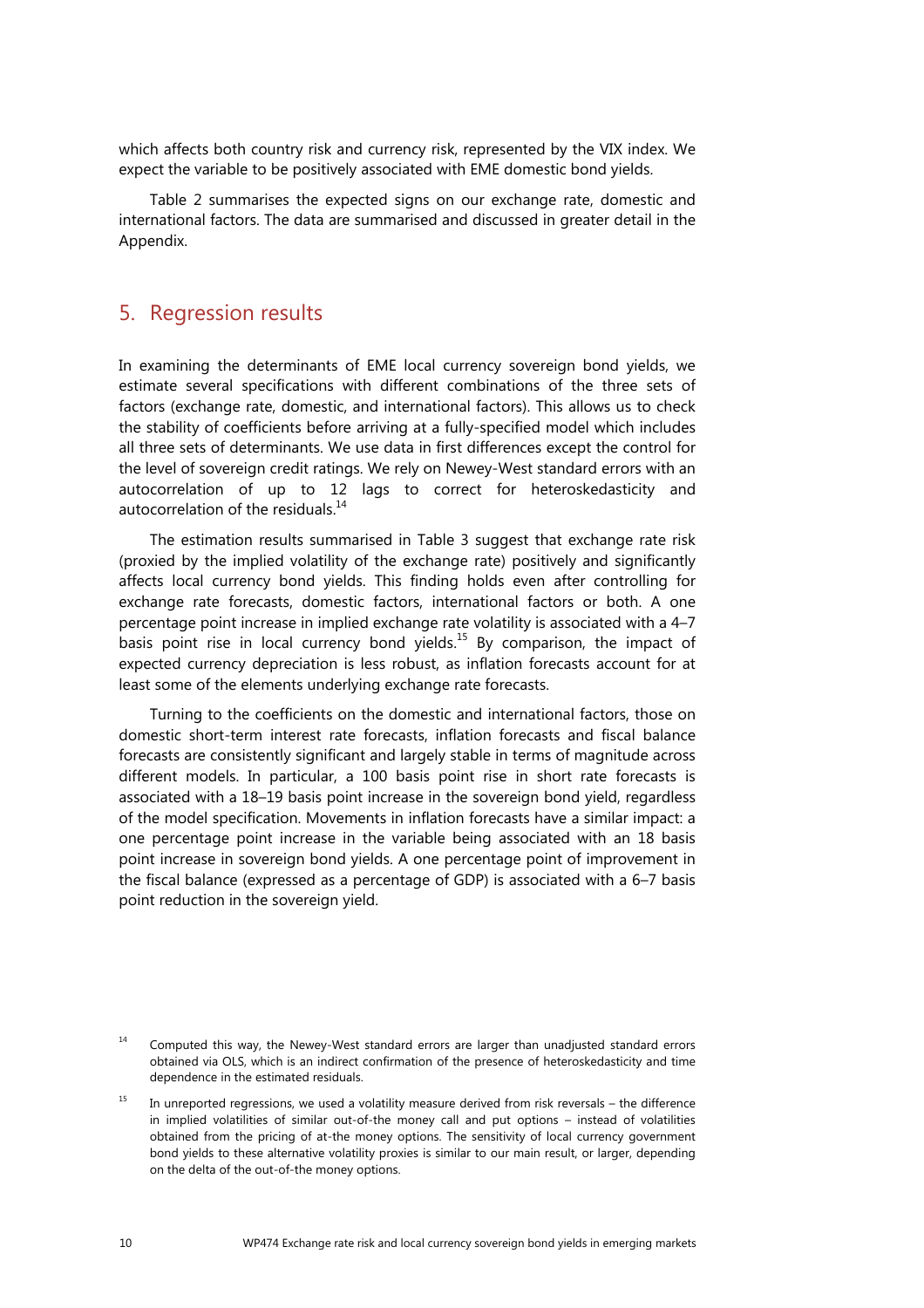| January 2005-December 2013                           |                   |            |             |                | Table 3     |
|------------------------------------------------------|-------------------|------------|-------------|----------------|-------------|
| Model number                                         | $\mathbf{1}$      | 2          | 3           | $\overline{4}$ | 5           |
| <b>Exchange rate factors</b>                         |                   |            |             |                |             |
| One year ahead exchange rate forecast                | $-0.010**$        |            |             | $-0.003$       | $-0.002$    |
| Implied exchange rate volatility                     | $0.066***$        |            |             | $0.044***$     | $0.046***$  |
| <b>Domestic factors</b>                              |                   |            |             |                |             |
| Short rate forecast                                  |                   |            | $0.185***$  | $0.183***$     | $0.178***$  |
| Inflation forecast                                   |                   |            | $0.176***$  | $0.178***$     | $0.176***$  |
| GDP growth forecast                                  | $\qquad \qquad -$ |            | $-0.048$    | $-0.050$       | $-0.040$    |
| Fiscal balance forecast                              | -                 |            | $-0.065**$  | $-0.062**$     | $-0.060**$  |
| Sovereign rating change                              |                   |            | $-0.132$    | $-0.111$       | $-0.108$    |
| [sovereign rating level dummies at t-1 not reported] |                   |            |             |                |             |
| [country dummies not reported]                       |                   |            |             |                |             |
| CDS spread                                           | —                 |            | $0.007***$  | $0.005***$     | $0.006***$  |
| Foreign bond holdings                                |                   |            | $-0.087**$  | $-0.088***$    | $-0.076**$  |
| Foreign holdings * US term premia                    |                   |            | 0.233       | $0.290*$       | $-0.076$    |
| <b>International factors</b>                         |                   |            |             |                |             |
| VIX Index                                            |                   | $0.007***$ |             |                | $-0.006**$  |
| US term premia                                       |                   | $0.297***$ |             |                | $0.382***$  |
|                                                      |                   |            |             |                |             |
| Constant                                             | 0.012             | 0.013      | $-0.642***$ | $-0.665***$    | $-0.564***$ |
| Number of observations                               | 2,079             | 2,079      | 1,036       | 1,036          | 1,036       |
| Adjusted $R^2$                                       | 0.061             | 0.026      | 0.206       | 0.217          | 0.236       |

#### Fixed effects panel model of local currency 5-year sovereign bond yields in EMEs

Authors' estimates using monthly data. All variables in monthly changes (except the level dummies). The estimation period is from January 2005 to December 2013 and excludes a 9-month window around the Lehman collapse. The country sample includes Brazil, Chile, China, Colombia, Czech Republic, Hong Kong SAR, Hungary, India, Indonesia, Israel, Korea, Malaysia, Mexico, the Philippines, Poland, Russia, Singapore, South Africa, Thailand, Turkey. The panel was estimated with Newey-West standard errors with an autocorrelation of up to 12 lags. \*\*\*, \*\* and \* stand for significance at the 1, 5 and 10% levels, respectively.

> Higher foreign holdings of EME local currency sovereign bonds are associated with lower yields on those bonds, suggesting foreign investors' demand bids up bond prices. As we tried each sub-category of foreign holdings by investor type, nonbank holdings emerged as the most important category of foreign investors affecting local currency bond yields. For each additional percentage point increase in foreign nonbank holdings, local currency bond yields fall by 8–9 basis points. The interaction term of foreign holdings with the US term premia has significant effect on EME local currency sovereign bond yields in one specification. A one percentage point rise in foreign nonbank holdings increases the transmission of the US term premia to EME sovereign yields by 30 basis points.

> As regards international factors, the coefficient on the VIX is positive when included in the model only with the US term premia. However, it turns negative when included together with all other explanatory variables (model 5), meaning that a rise in the VIX tends to reduce, rather than increase, domestic bond yields. This is consistent with the results in Miyajima et al (2014). They find that prior to the onset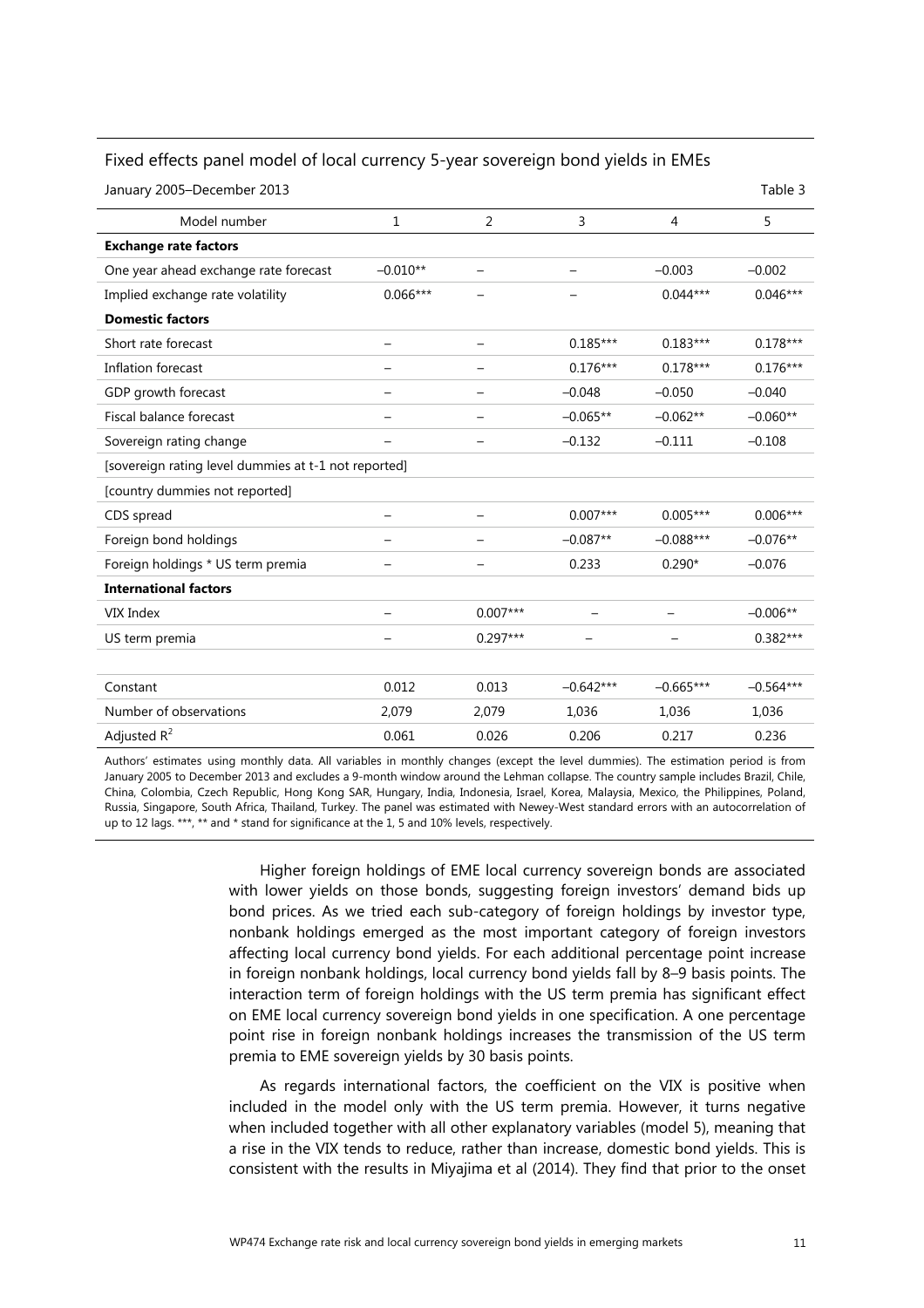of global financial crisis in 2008, EME local currency sovereign bond yields tend to rise with the VIX. However, after 2008, these yields tend to decline as the VIX rises. Another explanation could be that risk aversion changes during different phases of the business cycle (Duyvesteyn and Martens (2014)).

We find a large degree of pass-through of the US 10-year yield to local currency sovereign bond yields in EMEs. A one percentage point increase in the US 10-year term premia leads to up to a 40 basis point increase in EM local bond yields. This result is consistent with Obstfeld (2014), who finds cross-country evidence that long-term US interest rates have affected those in EMEs in recent years. It is also in line with Miyajima et al (2014) who find that the impact of the US 10-year yield has increased, despite having become less durable, compared to the period prior to the global financial crisis in 2008.

## <span id="page-15-1"></span>6. Robustness: importance of exchange rate factors

We check the robustness of our main finding about the importance of exchange rate factors in determining EME local currency sovereign bond yields. To this end, we re-estimate our benchmark model in a number of different ways. First, we use a GMM regression to control for reverse causality issues between bond yields and the exchange rate. Second, we look at different sub-periods to check how the importance of exchange rate factors in driving bond yields may have changed over time. Lastly, we analyse different sets of EMEs grouped by the degree of capital account openness and exchange rate regime.

#### <span id="page-15-0"></span>Potential reverse causality

The direction of the causality between local currency sovereign bond yields and exchange rate volatility can run in both directions. One view is that movements in exchange rates and exchange rate volatility can influence local currency sovereign bond yields.<sup>16</sup> Foreign investors typically roll over foreign exchange hedges from month to month to hedge their local currency government bond holdings. In periods of market turbulence, the cost of protection against exchange rate risk tends to rise, which can prompt foreign investors to unwind their bond positions and raise local currency bond yields.

Another view is that changes in bond yields drive exchange rate movements. This is consistent with uncovered interest parity conditions, which postulate that exchange rates are determined by interest rate differentials. In many EMEs, the foreign exchange market is often more liquid than the local currency bond market, and foreign investors may use foreign exchange as a proxy hedge for their local currency bond exposures. Because these investors adjust their foreign exchange hedging based on bond performance, movements in local currency sovereign bond yields influence exchange rate movements, even though exchange rate risk and duration risk are different in nature.

<span id="page-15-2"></span><sup>&</sup>lt;sup>16</sup> See, for instance, Chinn and Frankel (1994), Gyntelberg and Remolona (2014), Miyajima et al (2014).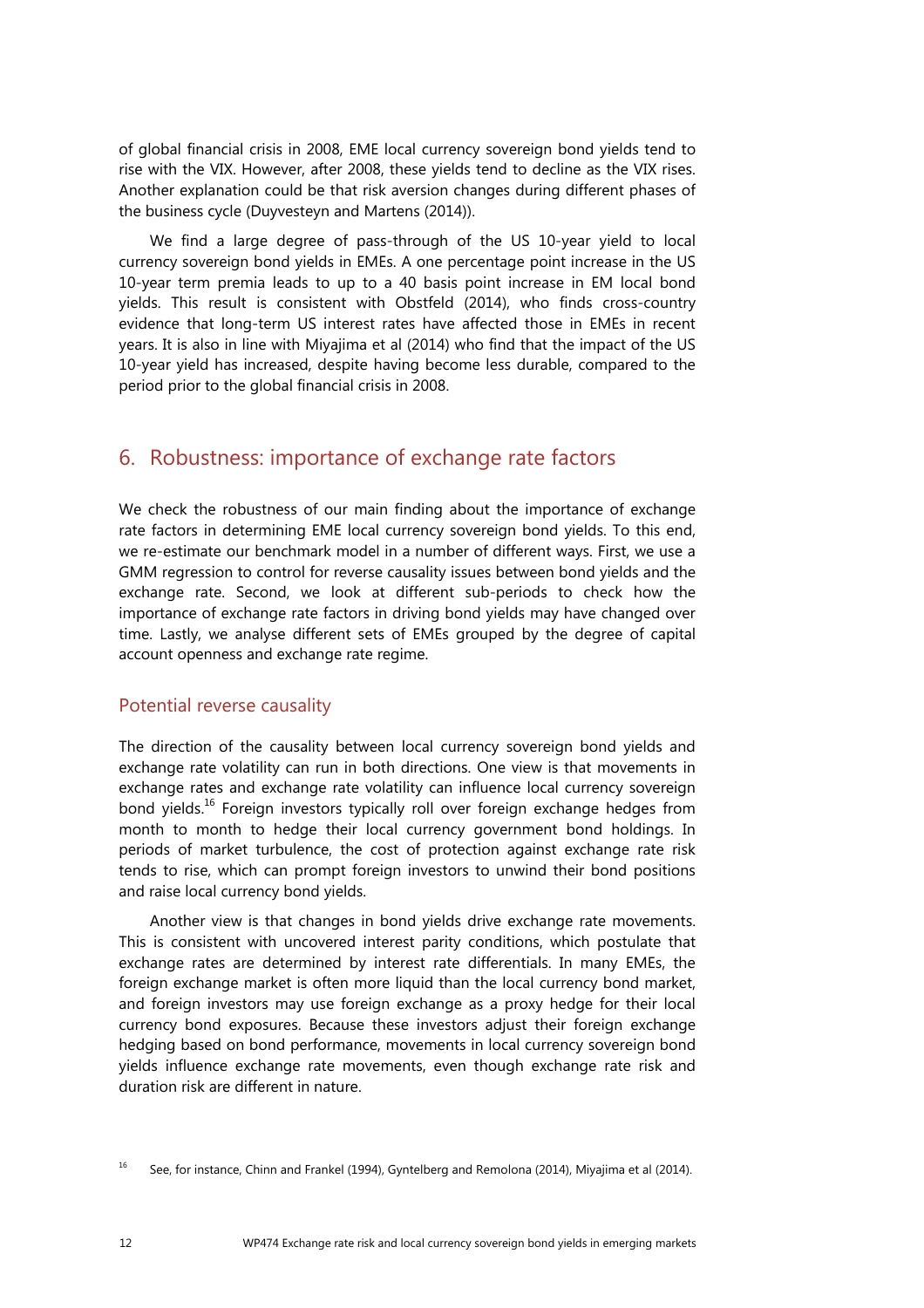Bivariate Wald tests (reported in Table A1 in the Appendix) confirm that for a majority of EMEs in our sample, the direction of the causality goes from exchange rate volatility to local currency sovereign bond yields. This is especially the case in Asia and eastern Europe. In these two regions, local currency sovereign bond markets are relatively liquid and foreign participation relatively large (for the period of 2005–13, foreigners held 10% of total local currency sovereign bonds outstanding on average in Asia, and 20% in eastern Europe). Therefore exchange rate risk and its hedging have probably had a greater impact on local bond yields. $^{17}$ 

To check robustness we rely on the panel dynamic GMM methodology (or system GMM) to obtain unbiased estimates of our benchmark model (model 5). This methodology was introduced by Arellano and Bond (1991), and further developed by Blundell and Bond (1998). In order to alleviate the computational requirements of the GMM estimation, the benchmark model was estimated without rating dummies, using both the panel fixed effect (Newey) and GMM approaches.

Our benchmark result is robust to potential reverse casualty issues. Table A2 shows that panel system GMM results are broadly similar to those using a panel fixed effect approach.<sup>18</sup> In particular, exchange rate volatility remains a significant determinant of EM local currency sovereign bond yields. This remains the case when we change the number of lags from 1 to 2 in GMM estimations, and also when we add foreign holdings as a control variable to the models. We arrive at a similar conclusion when we keep rating dummies, and instead drop country dummies.<sup>[19](#page-16-1)</sup>

#### <span id="page-16-0"></span>Before and after the collapse of Lehman Brothers in 2008

The global financial crisis in 2008–09 has led to important changes in investor behaviour and in the global monetary and financial environment. We re-estimate model 5 for before and after the 2008 Lehman crisis (models 6 and 7). We separately estimate a set of models after replacing the VIX index and the US term premia with time dummies as an alternative indicator of international factors.

The results reported in Table A3 in the Appendix suggest that implied exchange rate volatility consistently remains a key and significant determinant of local currency sovereign yields in various subperiods. Nevertheless, its magnitude varies. The size of the coefficient for the pre-Lehman period (model 12) is similar to that of the baseline model (model 5). During the post-Lehman period (model 13), the size falls somewhat but its statistical significance increases.

<span id="page-16-1"></span> $19$  Result available upon request.

<span id="page-16-3"></span><sup>&</sup>lt;sup>17</sup> Meanwhile, in Latin American countries, where foreign participation has been lower, inflows and outflows of funds into local currency sovereign bond markets, and the resulting changes in yields, have tended to affect foreign exchange volatility. In the case of China and Hong Kong SAR, whose currencies have not been floating freely against the US dollar, the causality runs in both directions.

<span id="page-16-2"></span> $18$  As reported in Table A2, we generally cannot reject the null hypothesis of no autocorrelation. The Hansen test does not reject the null hypothesis of no over identification. The fact that the Sargan test rejects the hypothesis may be due to the fact that the Hansen test is more robust than the Sargan test. For example, the Sargan test is not distributed as chi-squared under heteroskedasticity but the Hansen test is. Another explanation could be that the number of instruments in our model is large.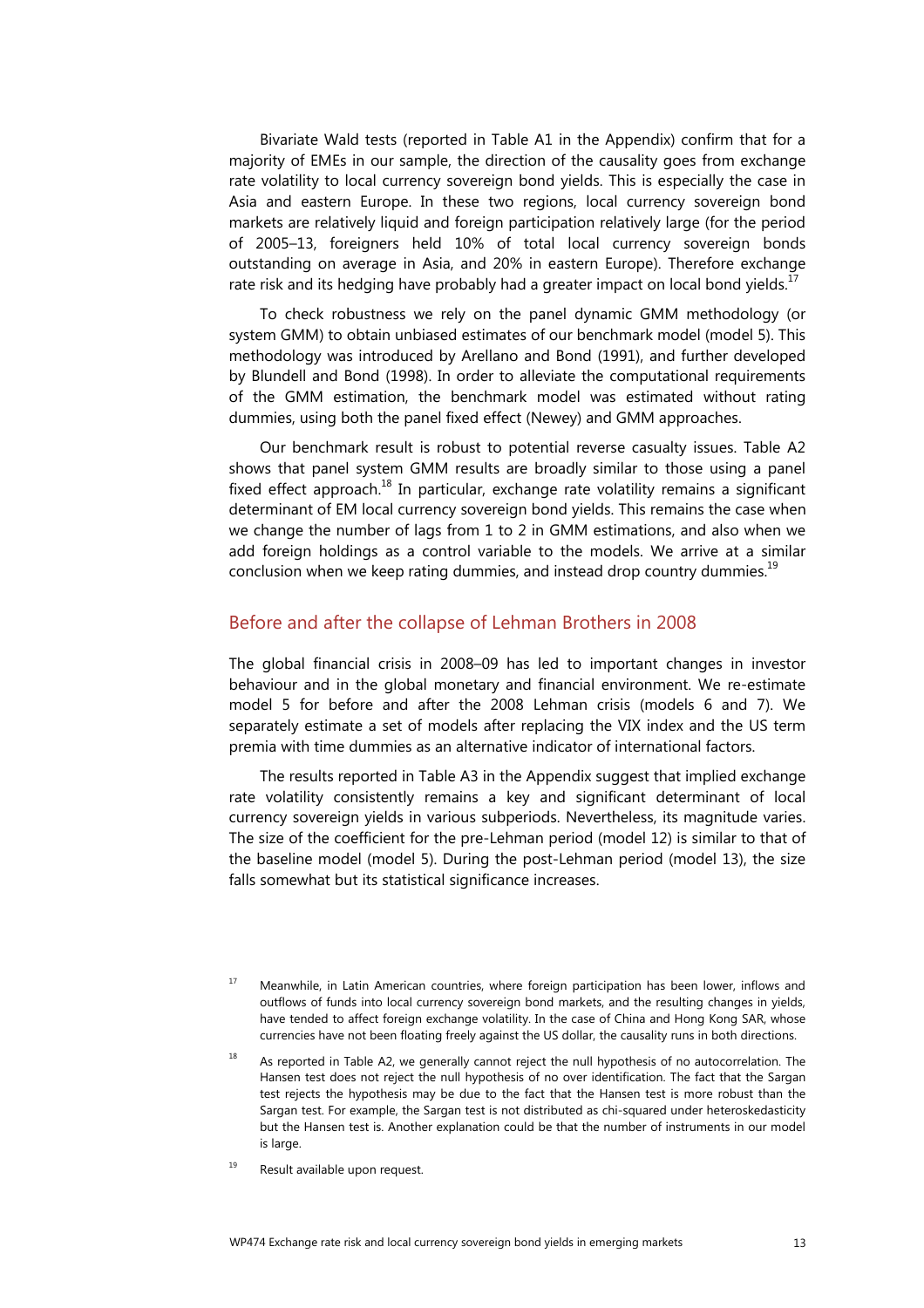The result may also signal that investors' search for yield strengthened as unconventional monetary policies in the wake of the Lehman crisis brought advanced economy yields to ultra-low levels. For instance, some of the domestic factors that are important determinant during the pre-Lehman period lose explanatory power during the post-Lehman period (exchange rate forecasts and foreign nonbank holdings). We obtain a broadly similar result when estimating the models using time dummies, instead of the VIX and the US term premia (Table A4 in the Appendix).

Meanwhile, the coefficient on US term premia, which was insignificant during the pre-Lehman era, becomes large and statistically significant during the post-Lehman era. There, a one percentage point decline in the US term premia is associated with a 50 basis point decline in local currency sovereign bond yields in EMEs. Our results are in accordance with Kumar and Okimoto (2011) and Jaramillo and Weber (2013a) who also find that the influence of global factors has increased over time.

#### <span id="page-17-1"></span>Before and after expectation of US tapering rose in mid-2013

As mentioned earlier, investors' expectation started to firm in May 2013 that the US Federal Reserve would phase out quantitative easing. This seems to have marked another important turning point for EME assets. Recognising data constraints, we take the post-Lehman period and break it into pre- and post-US Fed tapering announcement. We drop the share of foreign nonbank holdings from our model because the variable, spanning through December 2013, shortens the estimation period.

The last two columns of Table A3 (models 14 and 15) show that, most importantly, the sensitivity of EME local currency sovereign bond yields to exchange rate risk increases after mid-2013. This confirms the view that investors have been attaching greater importance to exchange rate risk in more recent periods. In particular, a one percentage point increase in implied exchange rate volatility is associated with a 1 basis point rise in yields during the pre-tapering phase. The sensitivity rises to 5 basis points in model 15, though it is only significant at the 12% level. However, when time dummies are used, implied exchange rate volatility during June 2013–April 2014 is statistically significant at the 5% level (model 20 in Table A4 of the Appendix). Overall, the coefficient is economically large and consistent with the estimate using daily data reported in Section 2.

#### <span id="page-17-0"></span>Capital account openness and exchange rate regime

The importance of exchange rate factors on local yields can vary according to the degree of capital account openness and exchange rate regime. Cross-border capital flows may respond more to changes in exchange rate forecasts and their uncertainty when capital account openness is greater. In our baseline model, the foreign holdings controls are likely to capture some of this effect. The type of exchange regime could influence the degree of pass through of exchange rate factors to domestic bond yields in EMEs. For instance, investor's propensity to hedge exchange rate exposure may be lower when the exchange rate is less flexible, which can increase the sensitivity of EM domestic yields to exchange rate factors.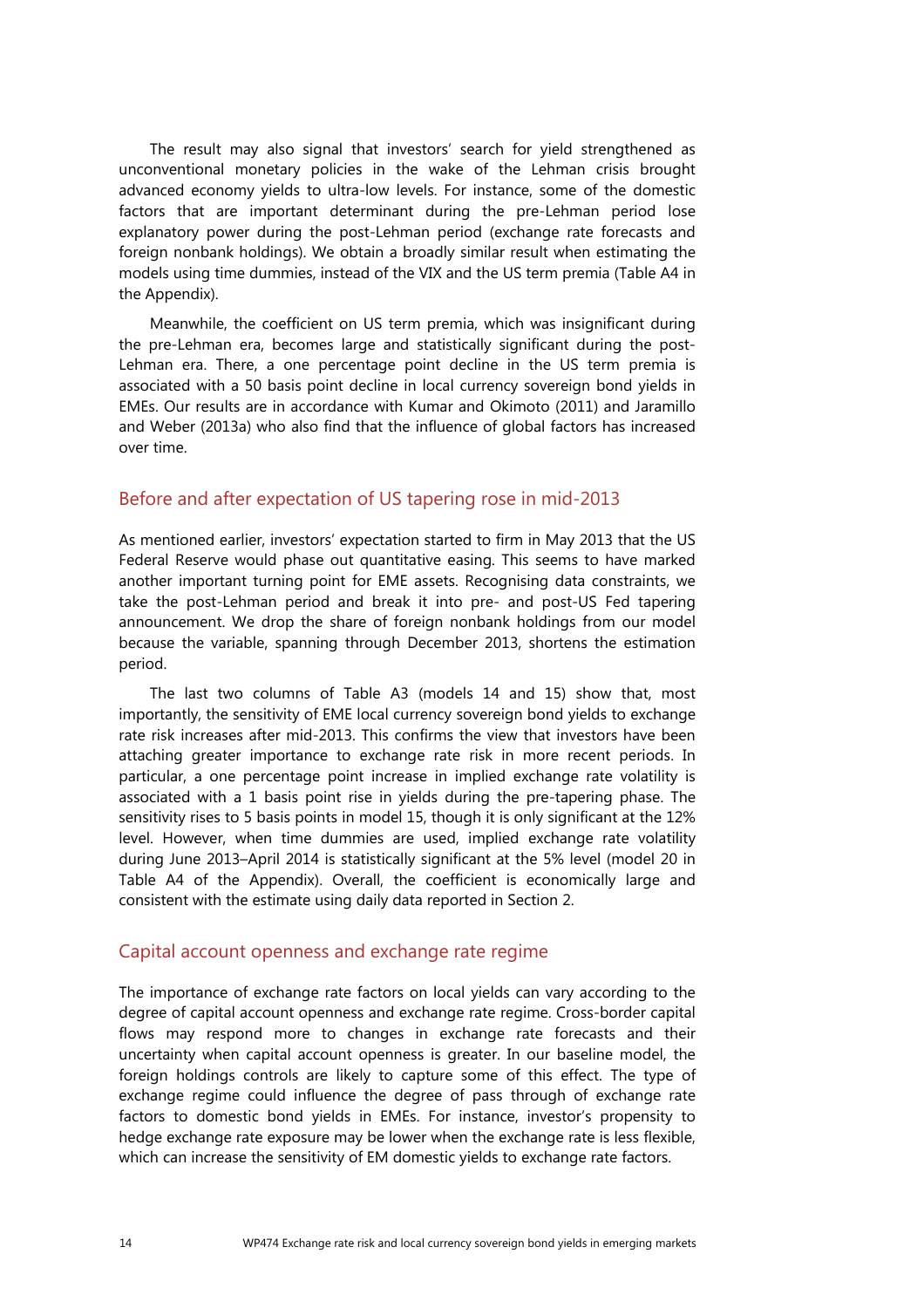We separate 20 EMEs into two groups relying first on the Chinn-Ito index of capital account openness. Separately, the 20 EMEs are regrouped using IMF classification of de facto exchange rate regime. In estimating our regression model, we focus on the post-Lehman period in a bid to reduce the potential impact of regime change. Following the global financial crisis in 2008–9, the international transmission of global monetary and financial conditions appears to have increased. The Chinn-Ito index suggests that the degree of capital account openness has fallen somewhat.

The results reported in Table A5 of the Appendix suggest that exchange rate volatility remains a statistically significant determinant of local currency sovereign yields regardless of the monetary policy framework. The coefficient on implied exchange rate volatility is stable across the models. It is however somewhat larger in less flexible exchange rate regimes. One interpretation is that a given level of exchange rate volatility can correspond to a larger uncertainty and can create a greater impact on local currency bond yields. Or, when the credibility of a fixed exchange rate is questioned, a given exchange rate fluctuation could result in a larger market reaction than when the exchange rate fluctuates under a floating regime by the same amount.

## <span id="page-18-0"></span>7. Conclusion

Understanding the pricing of sovereign risk in EME domestic bond markets is important for global investors and EME central banks. Recent EME exchange rate movements have strongly affected EME asset returns measured in foreign currency. This paper has attempted to fill the gap in the literature by explicitly accounting for exchange rate factors – in particular exchange rate expectations and uncertainty – in modelling local currency sovereign bond yields in EMEs.

Our empirical analysis suggests that exchange rate risk is a key determinant of EME local currency sovereign bond yields. Exchange rate risk could rise due to both domestic and international factors and amplify the negative impact of these factors on bond yields. For instance, lower domestic economic growth or higher fiscal deficits in EMEs can weaken the currencies of these countries and increase uncertainties about exchange rate stability. An adverse shock in international markets can have a similar effect. As a result, investors demand a larger risk premium to compensate for higher expected default risk and greater uncertainty about the future path of exchange rates.

Our findings also corroborate those in the literature related to the relative importance of domestic and global drivers of EME local currency sovereign bond yields. Domestic factors, particularly short-term interest rates and fiscal balances, are key determinants of EMEs local currency sovereign bond yields, but local currency bond yields are also affected by global monetary conditions, particularly after the onset of the financial crisis in 2008. In particular, the significant easing in monetary policy in advanced economies has prompted investors to search for yield. Probably reflecting growing foreign participation in EME domestic bond markets, local currency bond yields in EMEs have since been moving more closely with the US long-term yields.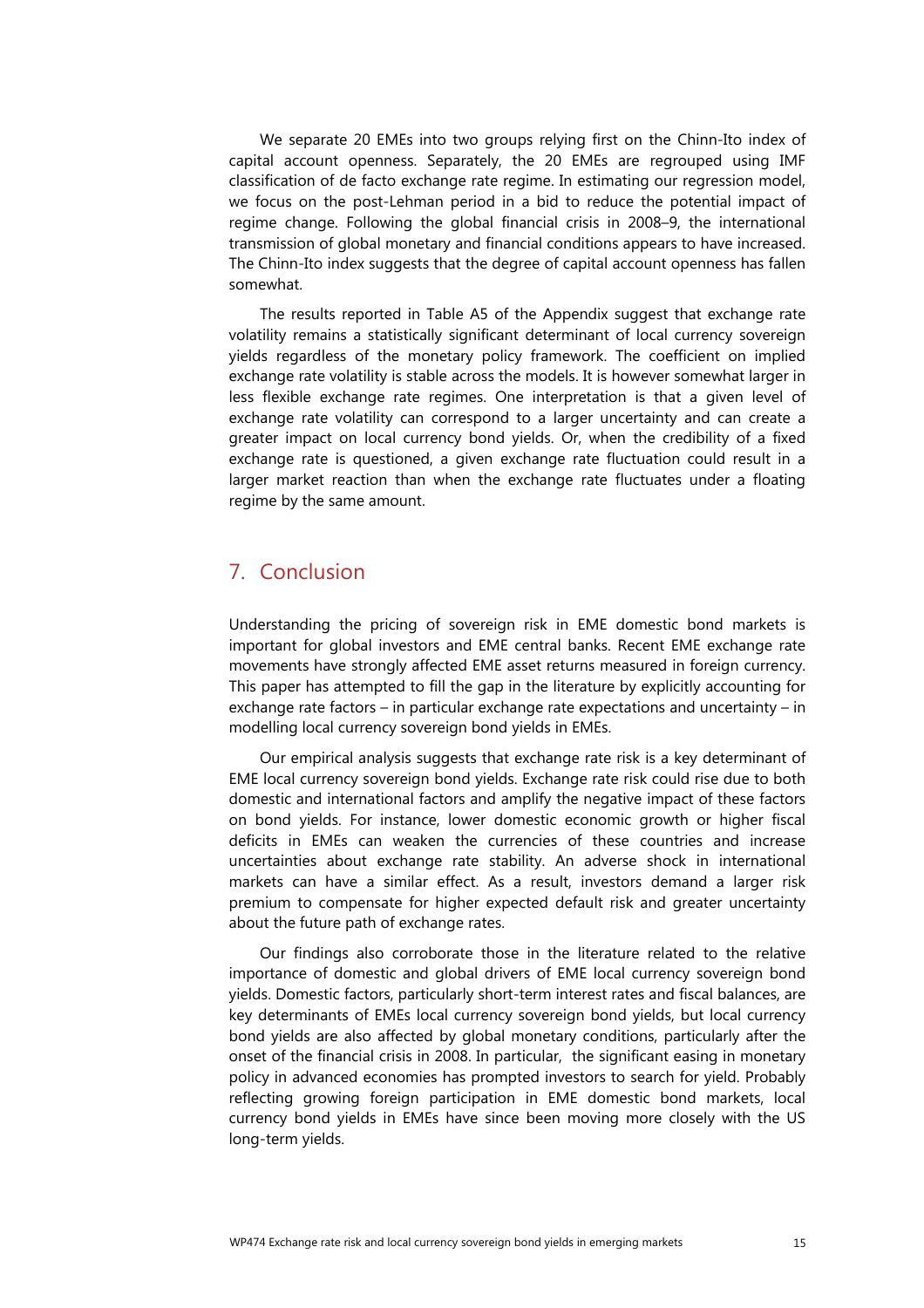Exploring the implications of exchange rate hedging for local currency yields can be a useful area for future research. McCauley, Shu and Ma (2014) argue that such hedging conducted in forward markets, particularly offshore, has implications for local currency bond yields. Indeed, some of our results also suggest that, when exchange rate exposure is hedged less – owing for instance to a less flexible exchange rate regime – the impact of exchange rate volatility on local currency bond yields could be larger.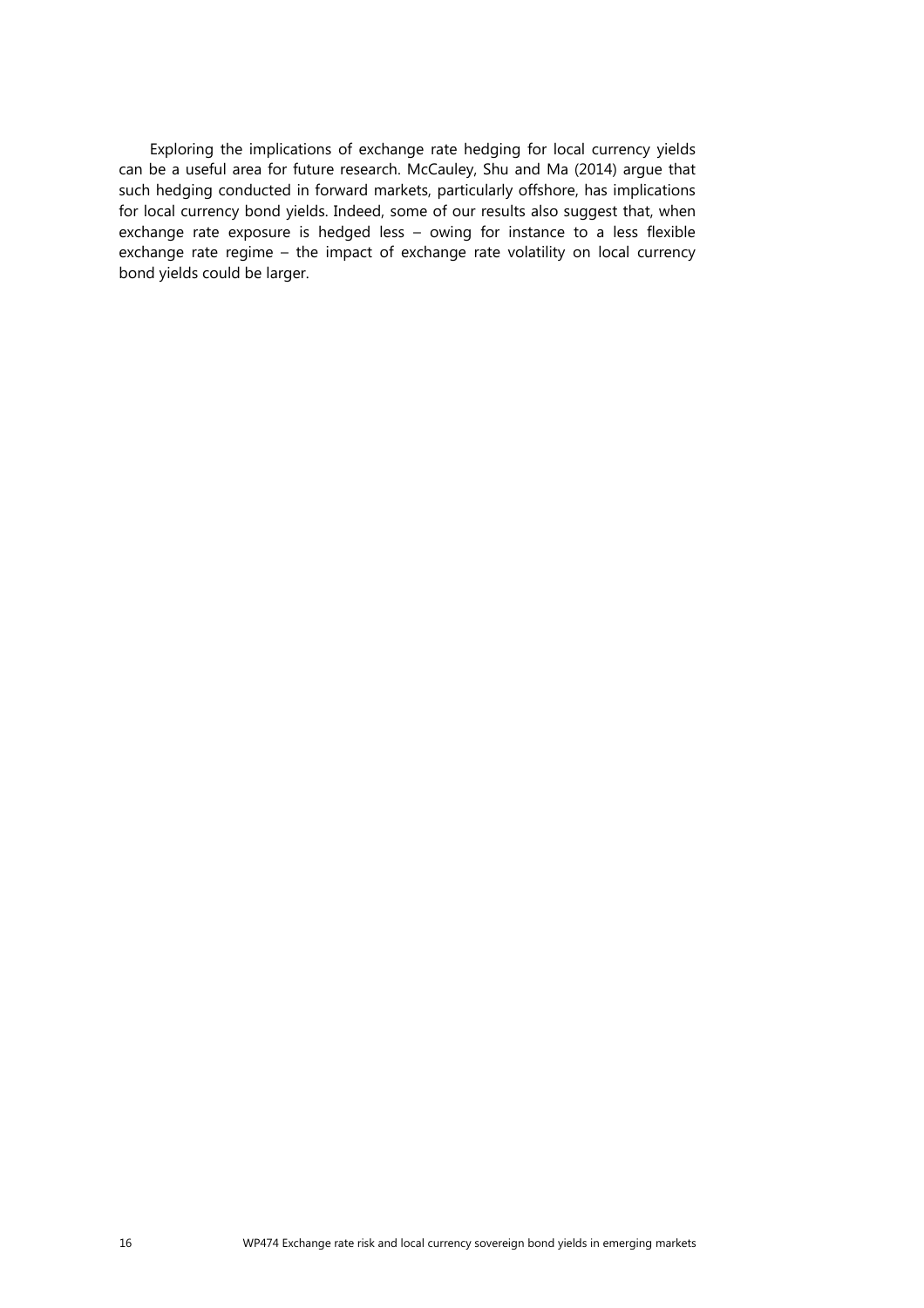## <span id="page-20-0"></span>References

Baldacci E and M Kumar (2010): "Fiscal Deficits, Public Debt and Sovereign Bond Yields", *IMF Working Paper* 10/184.

Bank for International Settlements (2014a): "Emerging economies respond to market pressure", *Quarterly Review*, March

(2014b): "The transmission of unconventional monetary policy to the emerging markets", *BIS Papers* No. 78, August

Bellas D, M G Papaioannou and I Petrova (2010): "Determinants of emerging market sovereign bond spreads: fundamentals vs financial stress", *IMF Working Paper*, WP/10/281.

Burger J and F Warnock (2006): "Local Currency Bond Markets", *IMF Staff Papers* 53, 115-132.

\_\_\_\_\_\_ (2007): "Foreign participation in local currency bond markets", *Review of Financial Economics*, no 16.

Calvo, G and E Talvi, (2005): "Sudden stops, financial factors and economic collapses in Latin America: lessons from Argentina and Chile", *NBER Working Paper Series*, No. 11153

Cantor R and F Packer (1996): "Determinants and impact of sovereign credit ratings", Federal Reserve Bank of New York Economic Policy Review, October Caporale G and G Williams (2002): "Long-term nominal interest rates and domestic fundamentals", *Review of Financial Economics*, no 11, pp 119–30.

Chinn M D, J Frankel (1994): "Financial Barriers in the Pacific Basin: 1982–1992", *Journal of Economic Integration*, 9 (1), pp 62–79.

Committee on the Global Financial System (2009): "Capital flows and emerging market economies", *CGFS Papers* No 33.

Dailami M, P R Masson and J J Padou (2008): "Global monetary conditions versus country-specific factors in the determination of emerging market debt spreads", *Journal of International Money and Finance*, Vol 20(1).

Du W and J Schreger (2013): "Local currency sovereign risk", *International Finance Discussion Papers* 1094, Board of Governors of the Federal Reserve System.

Duyvesteyn J and M Martens (2014): "Emerging government bond market timing", *Journal of Fixed Income*, Winter, 36–49.

Eichengreen B and R Hausmann (1999): "Exchange rates and financial fragility" in *New Challenges for Monetary Policy,* published by the Federal Reserve Bank of Kansas City.

Eichengreen B and A Mody (2000): "What explains changing spreads on emerging market debt?" *NBER Chapters* in: "Capital Flows and the Emerging Economies: Theory, Evidence, and Controversies", pp 107–36, National Bureau of Economic Research.

Eichengreen, B and A K and Rose (2014): "Capital Controls in the 21st Century", VOX, [http://www.voxeu.org/article/capital-controls-21st-century,](http://www.voxeu.org/article/capital-controls-21st-century) 05 June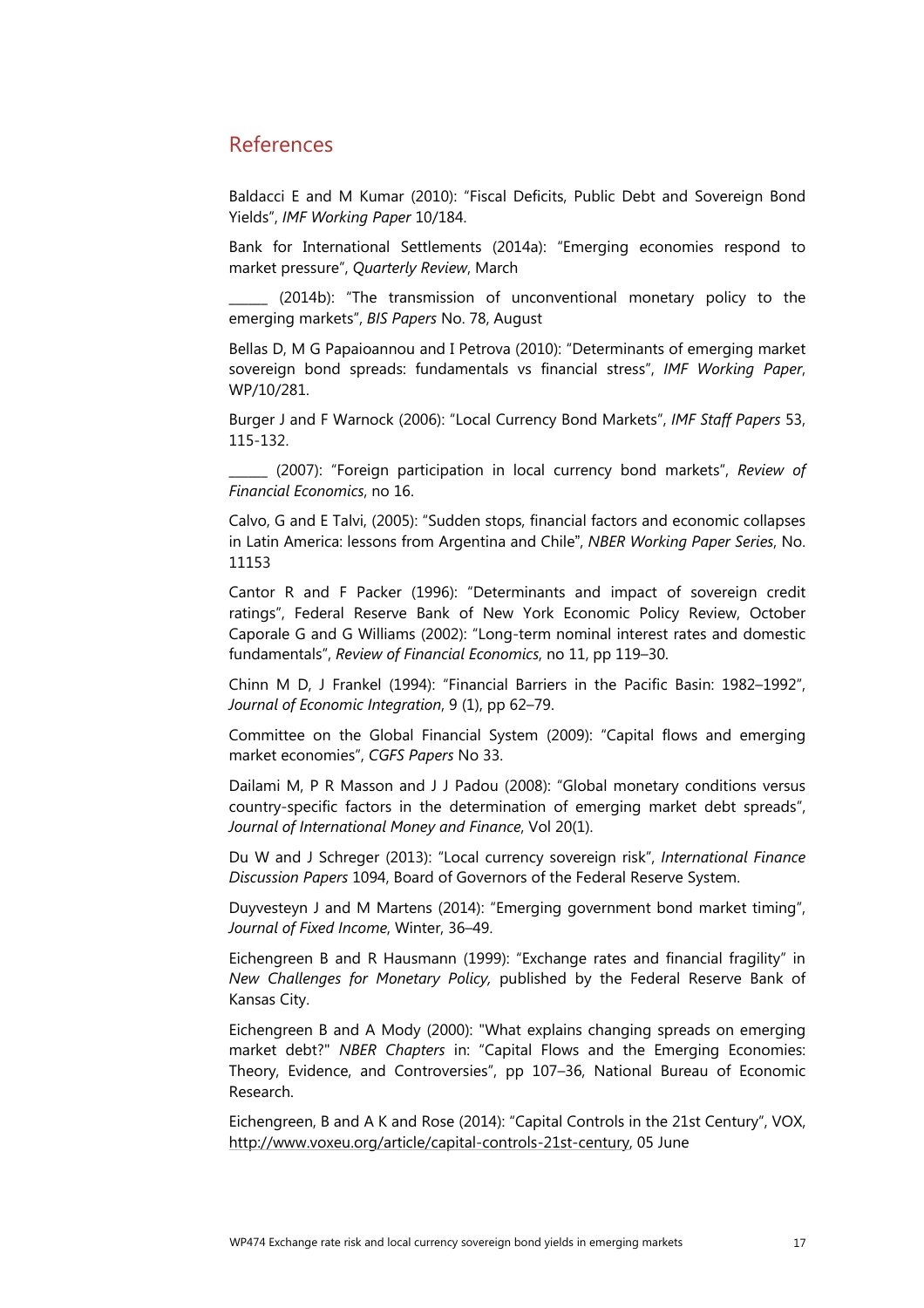Gadanecz, B, K Miyajima and J Urban (2014): "How might EME central banks respond to the influence of global monetary factors?", in *BIS Papers*, No. 78

Gale, W G, and P Orszag (2003): "Economic effects of sustained budget deficits", *National Tax Journal*, Vol 56, pp 463–85.

Gonzalez-Rozada, M and E Levy-Yeyati (2008): "Global factors and emerging market spreads", *The Economic Journal*, no 118.

Gyntelberg J and E Remolona (2007): "Risk in carry trades: a look at target currencies in Asia and the Pacific", *BIS Quarterly Review*, December, 73–82.

Hartelius K, K Kashiwase and L E Kodres: (2008) "Emerging Market Spread Compression: Is it Real or Is it Liquidity?", *IMF Working Paper* 08/10.

Jaramillo L and A Weber (2013a): "Bond yields in emerging economies: it matters what state you are in", *Emerging Markets Review* 17, 169–85.

(2013b): "Global Spillovers into Domestic Bond Markets in Emerging Market Economies", *IMF Working Paper* 13/264.

JPMorgan (2013) *Local Markets Guide*, September.

Kumar M and T Okimoto (2011): "Dynamics of International Integration of Government Securities' Markets", *Journal of Banking and Finance* Vol 35, Issue 1, January, 142–54.

Laubach, T (2009): "New evidence on interest rate effects of budget deficits and debt", *Journal of the European Economic Association*, no 7(4).

Longstaff F A, J Pan, L H Pedersen and K J Singleton: (2011): "How Sovereign Is Sovereign Credit Risk?", *American Economic Journal: Macroeconomics* 3, April, 75– 103.

McCauley, R, P McGuire and V Sushko (2014): "Global dollar credit: links to US monetary policy and leverage"do", *Economic Policy,* forthcoming

McCauley, R, C Shu and G Ma (2014): "Non-deliverable forwards: 2013 and beyond", *BIS Quarterly Review*, March, 75–88.

McGuire P and M A Schrijvers (2003): "Common factors in emerging market spreads", *BIS Quarterly Review*, December.

Miyajima K, M Mohanty and T Chan (2014): "Emerging market local currency bonds: diversification and stability", *Emerging Markets Review*, forthcoming.

Obstfeld, M (2014): "Trilemmas and Tradeoffs: Living with Financial Globalization", proceedings of the 13th BIS Annual Conference held in Luzern (June)

Peiris, S (2010): "Foreign participation in emerging markets' local currency bond markets", *IMF Working Papers* 10/88.

Piljak, V (2013):. "Bond markets co-movement dynamics and macroeconomic factors: Evidence from emerging and frontier markets" *Emerging Markets Review* 17, 29–43.

Remolona, E, M Satigna and E Wu (2008): ´The dynamic pricing of sovereign risk in emerging markets: fundamentals and risk aversion", *Journal of Fixed Income*, Spring, pp. 57-71.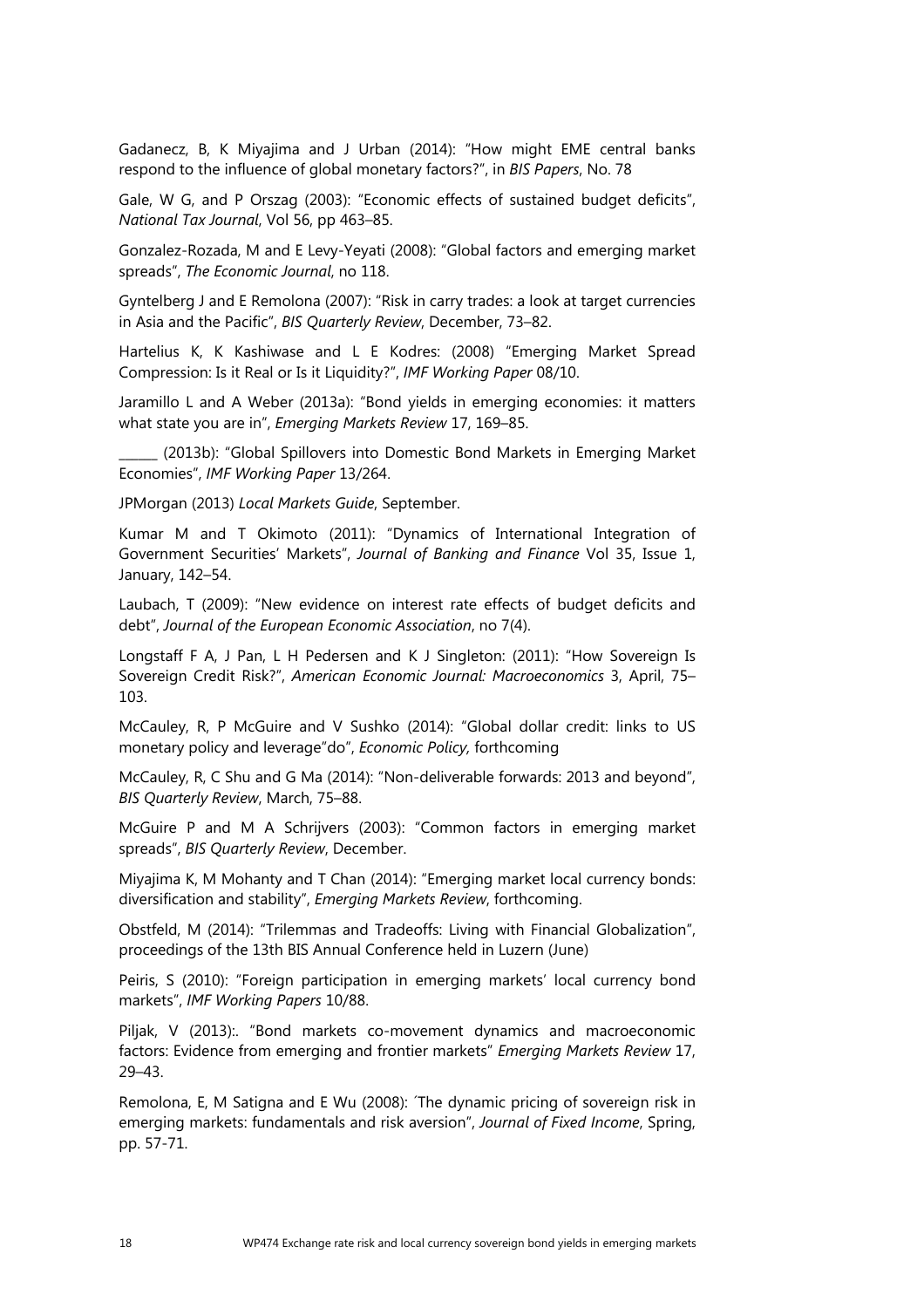Turner P (2012): "Weathering financial crisis: domestic bond markets in EMEs", *BIS Papers* No 63, January.

\_\_\_\_\_\_ (2014): "The global long-term interest rate, financial risks and policy choices in EMEs" *BIS Working Papers* No 441.

Warnock, F E and V C Warnock (2009): "International capital flows and US interest rates", *Journal of International Money and Finance*, vol 2.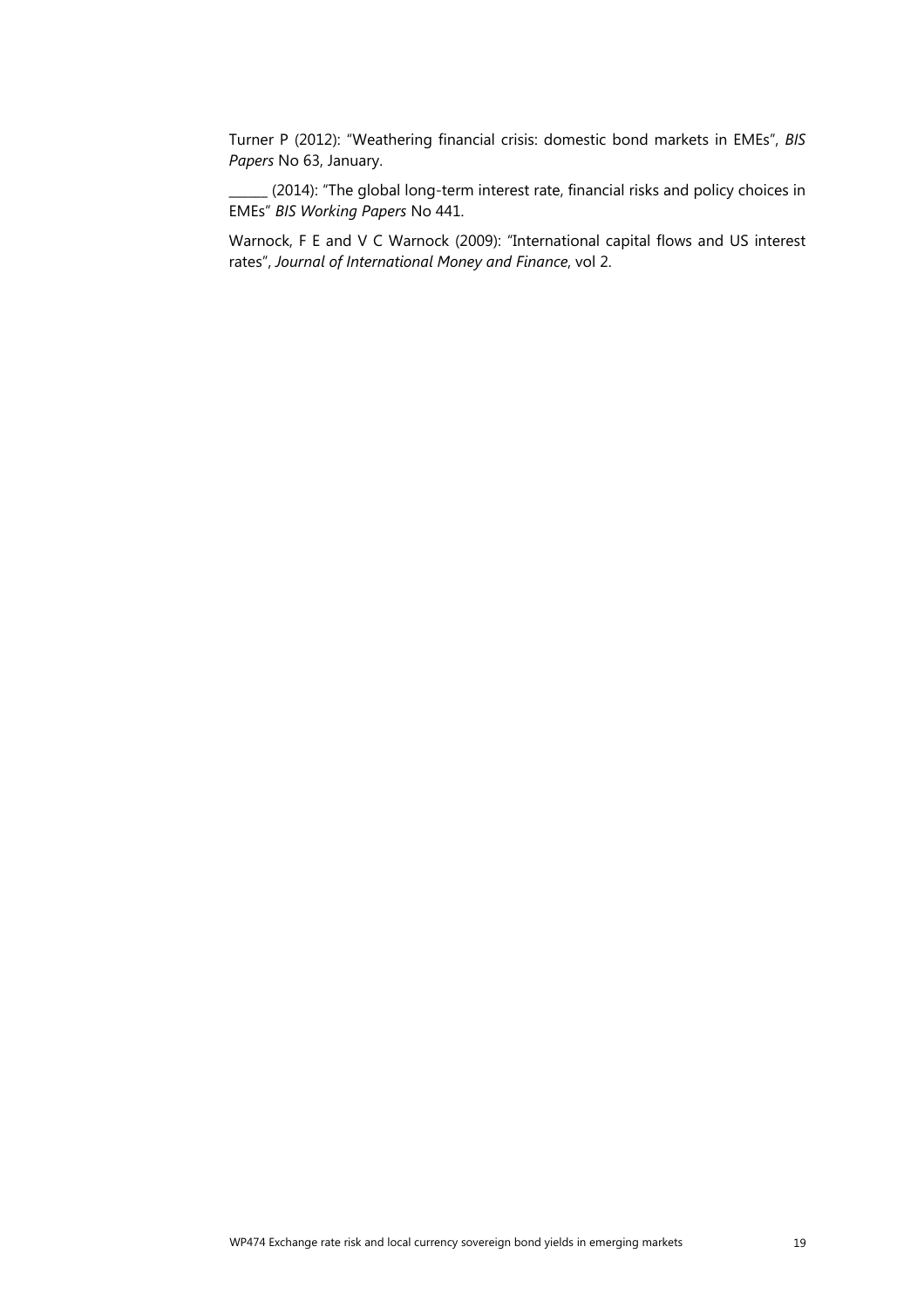## <span id="page-23-0"></span>Appendix

We plot the data used in the regression analysis in terms of simple averages across the 20 EMEs. The local currency 5-year sovereign bond yields (used as the dependent variable) traded at around 7% prior to 2008. They rose to around 8% as the global financial crisis intensified, and subsequently, trended downward. They surged when expectations for US tapering of asset purchases intensified in May 2013 and have remained relatively volatile.

The explanatory variables can be classified into three groups: domestic, exchange rate and international factors. Graph A1 shows domestic factors. Short term interest rate forecasts had already declined, notably through the middle of the 2000s, reflecting rapid disinflation across EMEs. During 2005–08, they remained in a 6–7% range, but have fallen to around 4–5% since 2009 reflecting monetary accommodation EMEs provided to support economic growth. Inflation forecasts have been broadly stable at around 4% yoy over the last decade, reflecting generally better macroeconomic management and stronger monetary policy credibility. GDP growth forecasts were stable at around 5% through 2011, except for the drop in 2008–09. They have fallen to 4% yoy in the last couple of years. Fiscal balance forecasts continued to improve until the Lehman shock in 2008 prompted EMEs to take forceful fiscal response. Fiscal balance forecasts improved from the 2009 trough but have plateaued at around –2% of GDP in the last few years.

Apart from a number of downgrades which occurred in 2009 as capital outflows followed the Lehman crisis, sovereign credit ratings have generally and steadily improved between 2005 and 2013 across EMEs. Sovereign CDS spreads surged in the aftermath of the Lehman collapse, but have returned to pre-crisis levels since. The share of local currency sovereign bonds held by foreign nonbank investors has risen to above 20% of total stock outstanding, exceeding the pre-Lehman level of up to 18%.

Exchange rate factors represent a distinct group and are the focus of our paper. Graph A2 shows that there were persistent expectations of EME currency appreciation against the US dollar since 2009 reflecting strong capital inflows to EMEs. However, since the middle of 2013 market participants have expected EME currency depreciation. Despite the directional shift in exchange rate expectations, implied exchange rate volatility has generally fallen to near pre-Lehman lows.

As far as international factors are concerned, Graph A3 shows that movements in the VIX suggest global investor risk sentiment has fallen to relatively low levels since 2009 but remained volatile. The US 10-year term premia fell steadily since 2008 toward negative territory before starting to return in the middle of 2013 to around zero.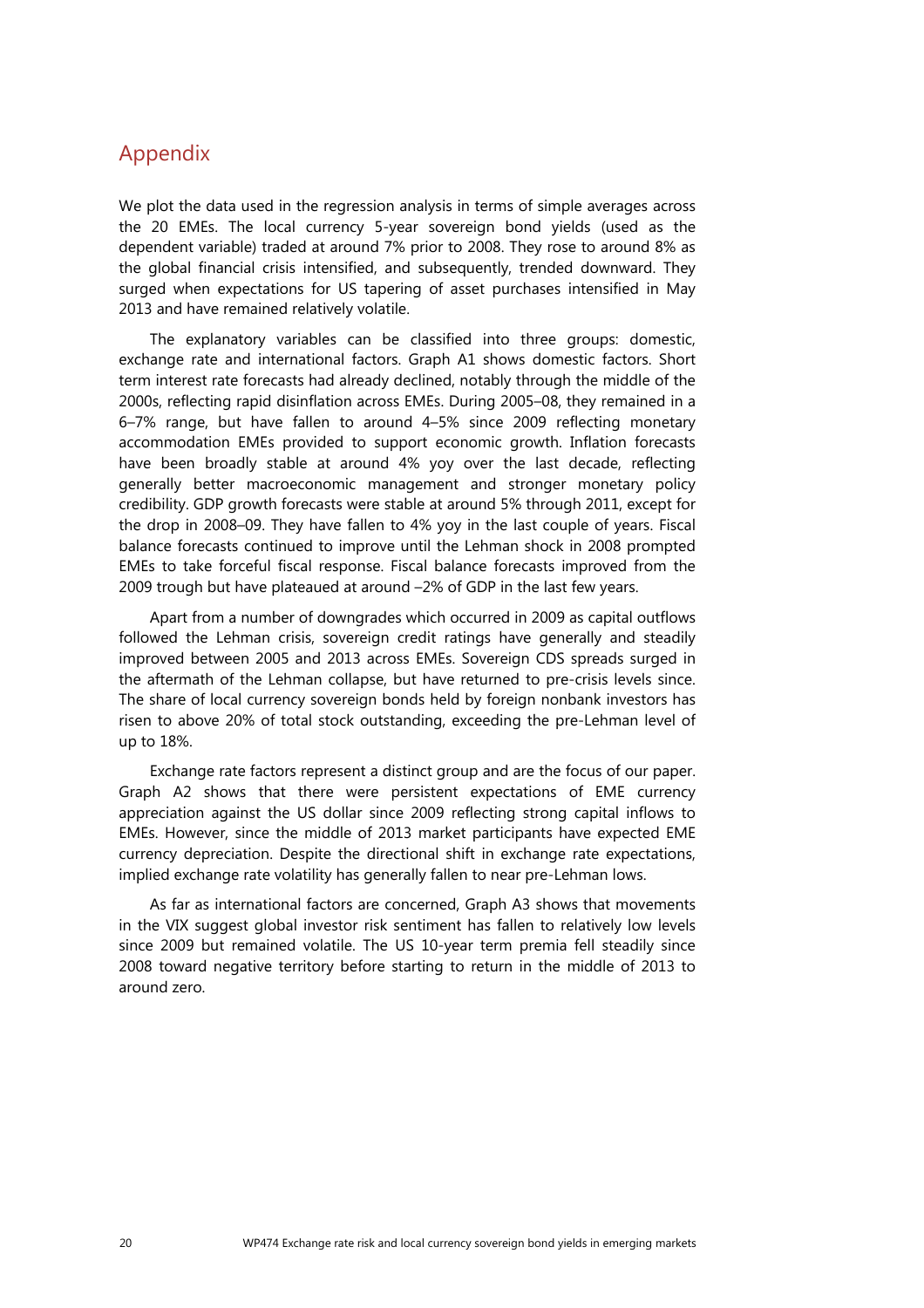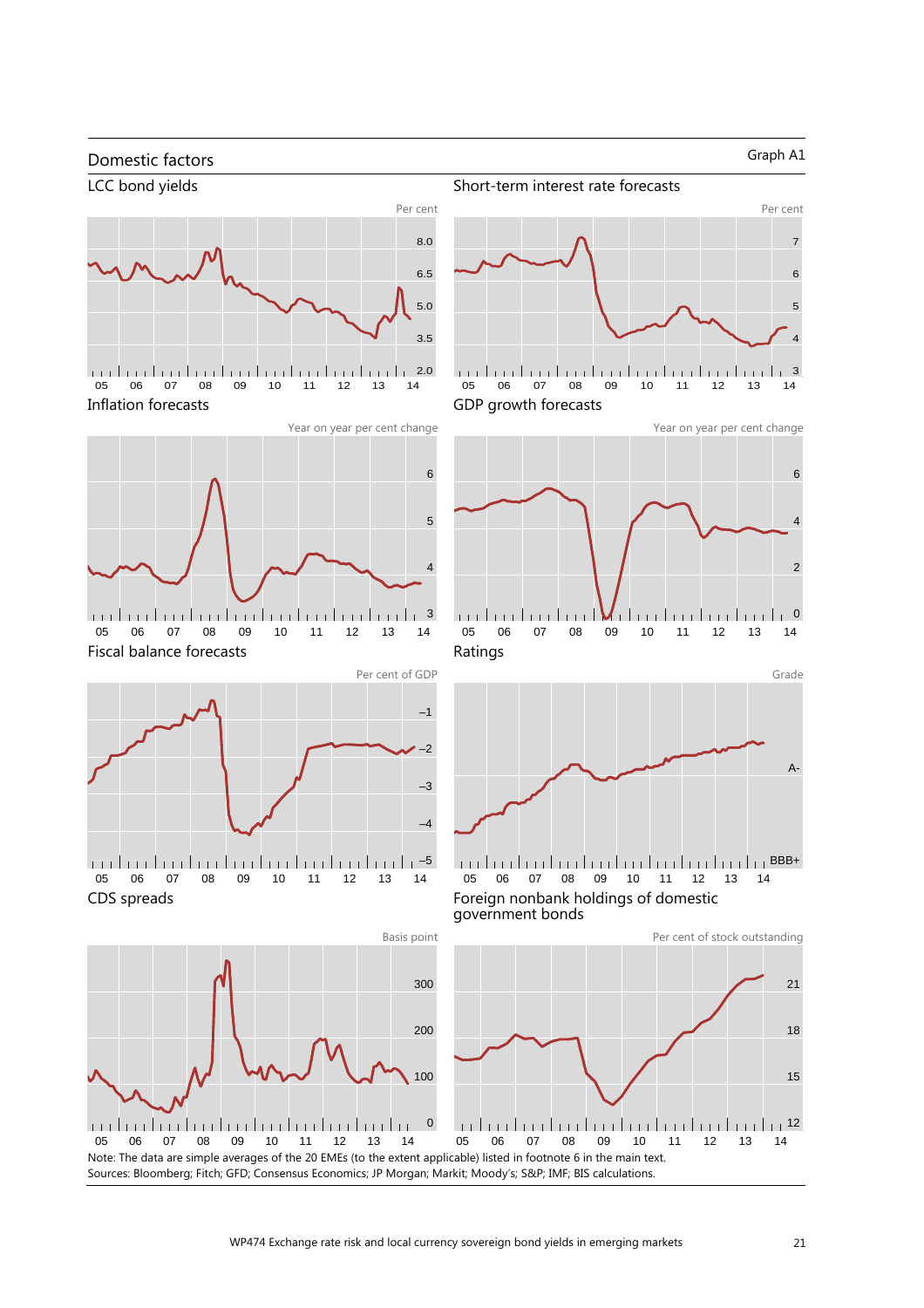

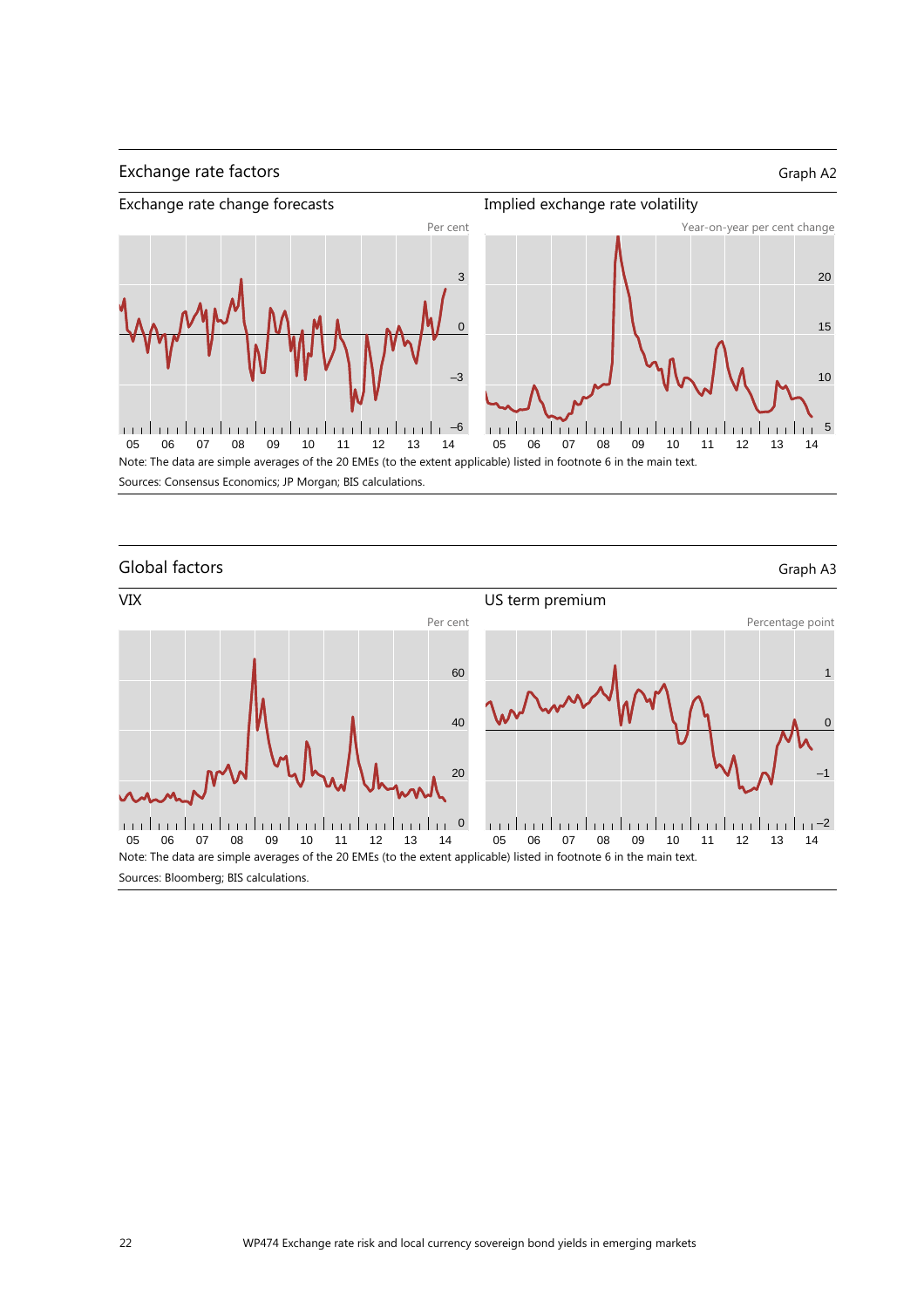## Bivariate Wald tests on the direction of the causality between exchange rate volatility and bond yields

January 2005–December 2013 and the state of the state of the San Table A1

| H0:                     |                | Exchange rate vol $\rightarrow$ bond yields <sup>1</sup> | Bond yields $\rightarrow$ exchange rate vol <sup>2</sup> |         |  |
|-------------------------|----------------|----------------------------------------------------------|----------------------------------------------------------|---------|--|
| Number of lags (months) | $\overline{7}$ | 12                                                       | $\overline{7}$                                           | 12      |  |
| China                   | $\star$        | $**$                                                     | $***$                                                    | $***$   |  |
| Hong Kong SAR           |                |                                                          | $***$                                                    | $***$   |  |
| India                   |                |                                                          | $\star$                                                  |         |  |
| Indonesia               | $\star$        |                                                          |                                                          |         |  |
| Korea                   | $\star$        |                                                          |                                                          |         |  |
| Malaysia                |                |                                                          |                                                          |         |  |
| Philippines             |                |                                                          |                                                          |         |  |
| Singapore               |                |                                                          |                                                          |         |  |
| Thailand                | $***$          | $***$                                                    | $***$                                                    |         |  |
| <b>Brazil</b>           |                |                                                          |                                                          |         |  |
| Chile                   |                |                                                          | $\star$                                                  |         |  |
| Colombia                | $\star$        |                                                          |                                                          | $***$   |  |
| Mexico                  |                |                                                          | $\star$                                                  | $***$   |  |
| Peru                    | $\star$        | $***$                                                    |                                                          |         |  |
| Czech Republic          | $\star$        | $***$                                                    |                                                          |         |  |
| Hungary                 | $***$          | $***$                                                    |                                                          | $\star$ |  |
| Poland                  |                |                                                          |                                                          |         |  |
| Russia                  | $***$          | $***$                                                    |                                                          |         |  |
| Turkey                  | $***$          | $***$                                                    |                                                          |         |  |
| Israel                  | $\star$        | $\star$                                                  | $\star$                                                  |         |  |
| South Africa            |                |                                                          | $***$                                                    | $***$   |  |

Authors' estimates using monthly data.  $1$  p-values associated with the null hypothesis that exchange rate volatility does not Grangercause local currency sovereign bond yields. <sup>2</sup> p-values associated with the null hypothesis that local currency sovereign bond yields do not Granger-cause exchange rate volatility. \*\*\*, \*\* and \* stand for significance at the 1, 5 and 10% levels, respectively.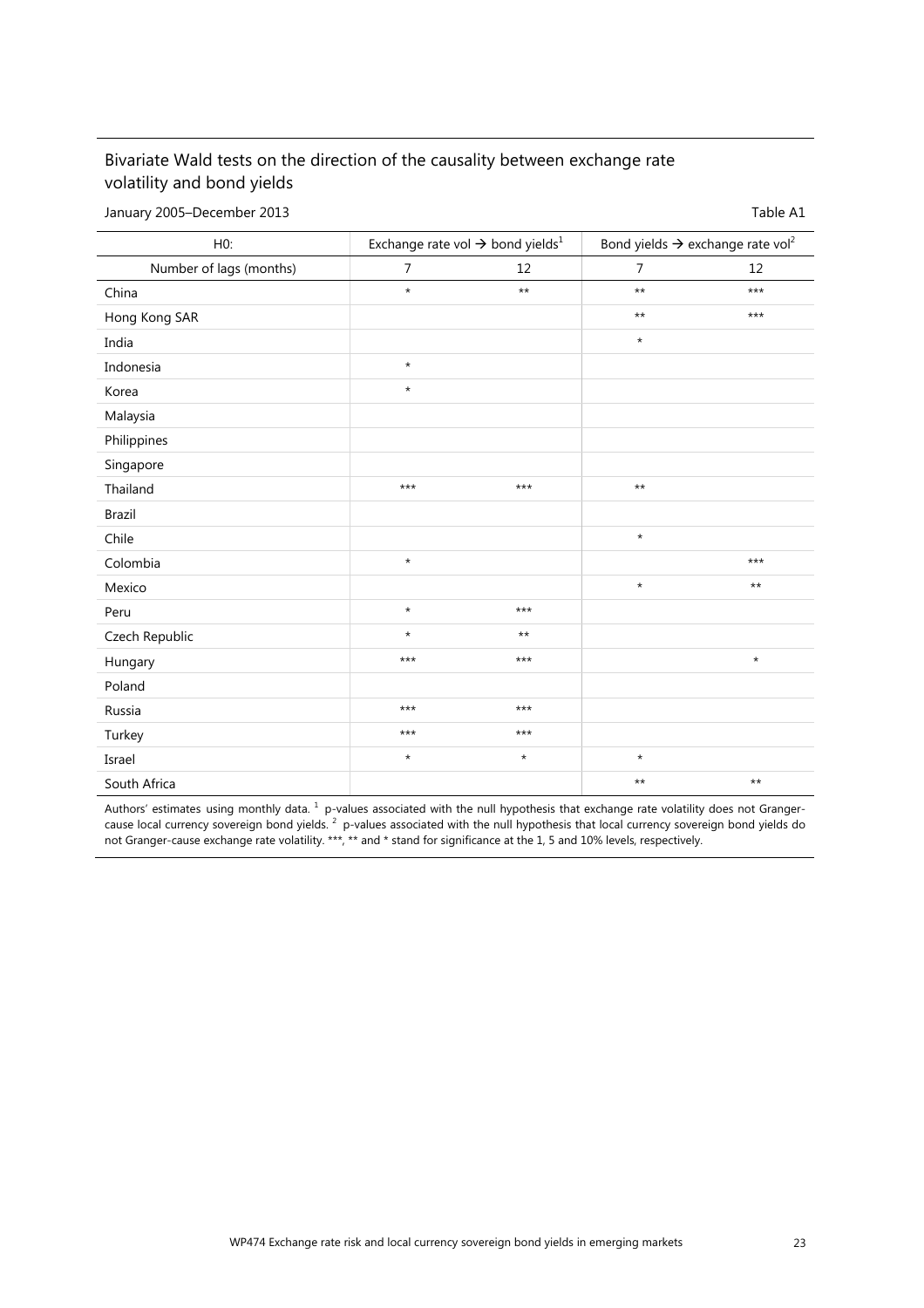#### Panel fixed effects and panel system GMM models of local currency 5-year sovereign bond yields in EMEs Table A2

| Model number                                | 6           | 7                   | 8             | 9                     | 10           | 11            |
|---------------------------------------------|-------------|---------------------|---------------|-----------------------|--------------|---------------|
|                                             |             | No foreign holdings |               | With foreign holdings |              |               |
|                                             |             |                     |               |                       |              |               |
|                                             | Panel FE    | SGMM<br>1lag        | SGMM<br>2lags | Panel FE              | SGMM<br>1lag | SGMM<br>2lags |
| <b>Exchange rate factors</b>                |             |                     |               |                       |              |               |
| One year ahead exchange rate forecast       | $-0.003$    | $-0.003$            | $-0.004*$     | $-0.004$              | $-0.006*$    | $-0.006*$     |
| Implied exchange rate volatility            | $0.029***$  | $0.023***$          | $0.025***$    | $0.041***$            | $0.037***$   | $0.037***$    |
| <b>Domestic factors</b>                     |             |                     |               |                       |              |               |
| Short rate forecast                         | $0.250***$  | $0.250***$          | $0.255***$    | $0.171***$            | $0.176***$   | $0.176***$    |
| Inflation forecast                          | $0.115**$   | $0.104**$           | $0.113**$     | $0.177**$             | $0.170***$   | $0.170***$    |
| GDP growth forecast                         | $-0.007$    | $-0.039$            | $-0.034$      | $-0.026$              | $-0.050$     | $-0.050$      |
| Fiscal balance forecast                     | $-0.010$    | $-0.018$            | $-0.017$      | $-0.044*$             | $-0.059**$   | $-0.059**$    |
| Sovereign rating change                     | $-0.086$    | $-0.090$            | $-0.090$      | $-0.099$              | $-0.100$     | $-0.100$      |
| CDS spread                                  | $0.007***$  | $0.007***$          | $0.006***$    | $0.007***$            | $0.007***$   | $0.007***$    |
| Foreign bond holdings                       |             |                     |               | $-0.086**$            | $-0.095**$   | $-0.095**$    |
| Foreign holdings * US term premia           |             |                     |               | $-0.080$              | $-0.039$     | $-0.039$      |
| <b>International factors</b>                |             |                     |               |                       |              |               |
| <b>VIX</b>                                  | $-0.006***$ | $-0.005***$         | $-0.005***$   | $-0.005*$             | $-0.003$     | $-0.003$      |
| US term premia                              | $0.402***$  | $0.380***$          | $0.375***$    | $0.357***$            | $0.316***$   | $0.316***$    |
| Number of obs.                              | 1,728       | 1,728               | 1,728         | 904                   | 904          | 904           |
| [Constant and country dummies not reported] |             |                     |               |                       |              |               |
| p-values:                                   |             |                     |               |                       |              |               |
| First order autocorrelation                 |             | 0.037               | 0.037         |                       | 0.143        | 0.143         |
| Second order autocorrelation                |             | 0.139               | 0.141         |                       | 0.143        | 0.143         |
| Sargan test                                 |             | 0.00                | 0.00          |                       | 0.00         | 0.00          |
| Hansen Test                                 |             | 1.00                | 1.00          |                       | 1.00         | 1.00          |

Authors' estimates using monthly data. All variables in monthly changes (except for country dummies). The estimation period is from January 2005 to December 2013 and excludes a 9-month window around the Lehman collapse. The country sample includes Brazil, Chile, China, Colombia, Czech Republic, Hong Kong SAR, Hungary, India, Indonesia, Israel, Korea, Malaysia, Mexico, the Philippines, Poland, Russia, Singapore, South Africa, Thailand, Turkey. The panel fixed effect model was estimated with Newey-West standard errors with an autocorrelation of up to 12 lags. The panel system dynamic GMM model was estimated with 1 and 2 lags. \*\*\*, \*\* and \* stand for significance at the 1, 5 and 10% levels, respectively. The p-values reported in the last 4 rows refer to the system GMM. They correspond to tests of the null hypotheses of no auto correlation; and no overidentification (Sargan and Hansen tests).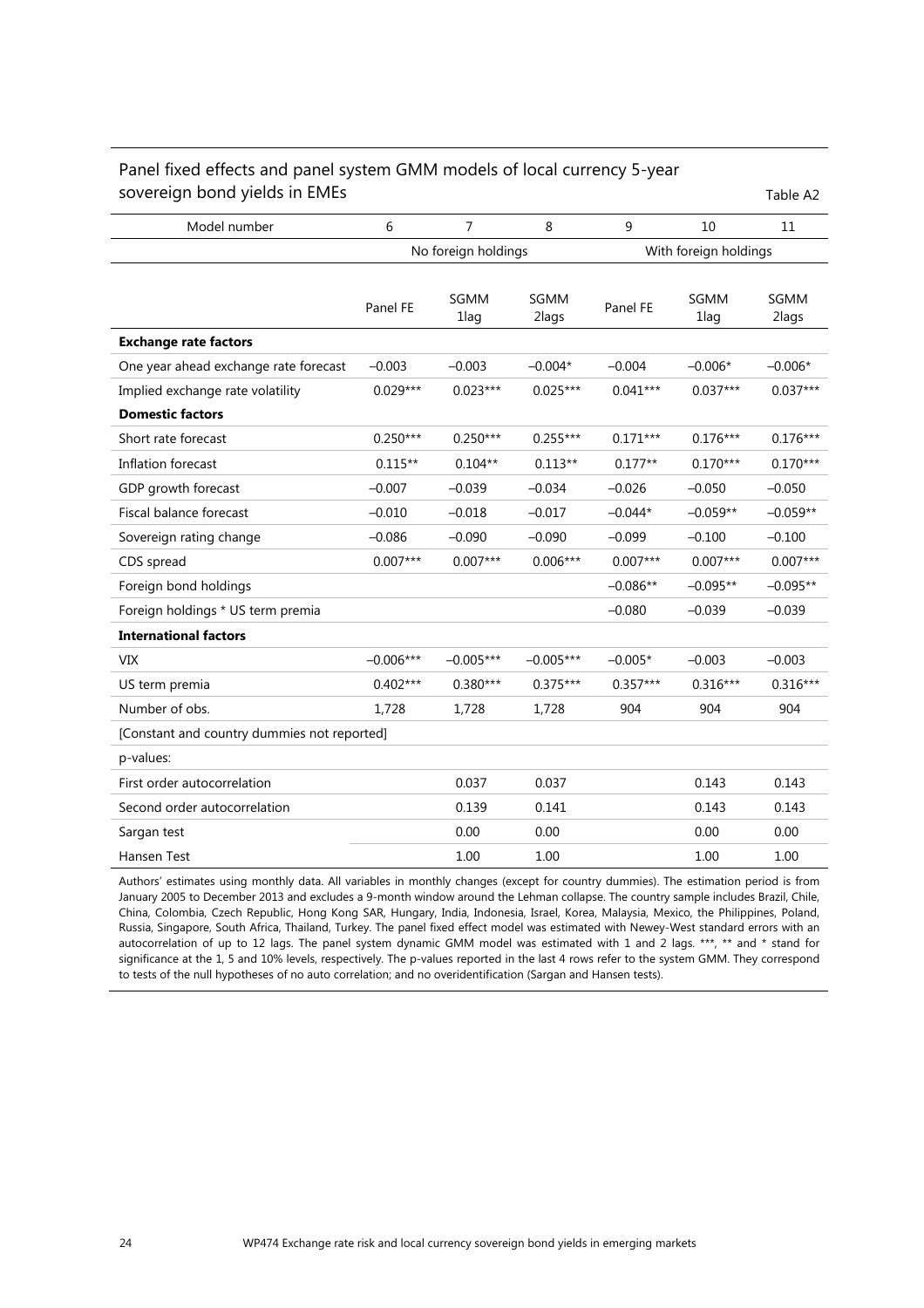#### Fixed effects panel model of local currency 5-year sovereign bond yields in EMEs

Estimates by sub-periods Table A3

| Model number                                         | 5           | 12          | 13              | 14         | 15                             |  |  |  |
|------------------------------------------------------|-------------|-------------|-----------------|------------|--------------------------------|--|--|--|
|                                                      | Full sample |             | Pre/post Lehman |            | Pre/post tapering announcement |  |  |  |
|                                                      |             | Pre Lehman  | Post Lehman     | Pre taper  | Post taper                     |  |  |  |
|                                                      | Jan 2005-   | Jan 2005-   | Apr 2009-       | Apr 2009-  | June 2013-                     |  |  |  |
|                                                      | Dec 2013    | June 2008   | Dec 2013        | Apr 2013   | Apr 2014                       |  |  |  |
| <b>Exchange rate factors</b>                         |             |             |                 |            |                                |  |  |  |
| One year ahead exchange rate forecast                | $-0.002$    | $-0.032**$  | $-0.003$        | 0.002      | $-0.013$                       |  |  |  |
| Implied exchange rate volatility                     | $0.046***$  | $0.045*$    | $0.029**$       | 0.012      | $0.050^{\circ}$                |  |  |  |
| <b>Domestic factors</b>                              |             |             |                 |            |                                |  |  |  |
| Short rate forecast                                  | $0.178***$  | $0.422***$  | $0.200***$      | $0.214***$ | $0.144***$                     |  |  |  |
| Inflation forecast                                   | $0.176***$  | $0.179***$  | $0.180***$      | $0.103*$   | 0.274                          |  |  |  |
| GDP growth forecast                                  | $-0.040$    | 0.187       | $-0.074$        | $-0.032$   | 0.356                          |  |  |  |
| Fiscal balance forecast                              | $-0.060**$  | $-0.059$    | $-0.041$        | $-0.012$   | $-0.161$                       |  |  |  |
| Sovereign rating change                              | $-0.108$    | $-0.366$    | $-0.106$        | $-0.051$   | $-0.117$                       |  |  |  |
| [sovereign rating level dummies at t-1 not reported] |             |             |                 |            |                                |  |  |  |
| [country dummies not reported]                       |             |             |                 |            |                                |  |  |  |
| CDS spread                                           | $0.006***$  | $0.006***$  | $0.005***$      | $0.004***$ | $0.011***$                     |  |  |  |
| Foreign bond holdings                                | $-0.076**$  | $-0.183***$ | $-0.029$        |            |                                |  |  |  |
| Foreign holdings * US term premia                    | $-0.076$    | $-0.281$    | $-0.112$        |            |                                |  |  |  |
| <b>International factors</b>                         |             |             |                 |            |                                |  |  |  |
| VIX Index                                            | $-0.006**$  | $-0.019***$ | $-0.005*$       | $-0.004**$ | $-0.004$                       |  |  |  |
| US term premia                                       | $0.382***$  | 0.023       | $0.501***$      | $0.416***$ | $0.357**$                      |  |  |  |
|                                                      |             |             |                 |            |                                |  |  |  |
| Constant                                             | $-0.564***$ | $-0.576**$  | $-0.576**$      | $-0.112$   | 0.007                          |  |  |  |
| Number of observations                               | 1,036       | 549         | 575             | 923        | 198                            |  |  |  |
| Adjusted $R^2$                                       | 0.236       | 0.304       | 0.410           | 0.182      | 0.516                          |  |  |  |

Source: Authors' estimates using monthly data. All variables in monthly changes (except the ratings level dummies). Estimation periods as per table headers. The pre- and post-tapering regressions exclude the foreign bond holdings control, as those data are only available up to December 2013. The country sample includes Brazil, Chile, China, Colombia, Czech Republic, Hong Kong SAR, Hungary, India, Indonesia, Israel, Korea, Malaysia, Mexico, the Philippines, Poland, Russia, Singapore, South Africa, Thailand, Turkey. The panel was estimated with Newey-West standard errors with an autocorrelation of up to 12 lags, except for the pre-and post-tapering announcement robustness checks where one lag was allowed. \*\*\*, \*\* and stand for significance at the 1, 5 and 10 levels, respectively. ^: significant at the 12% level.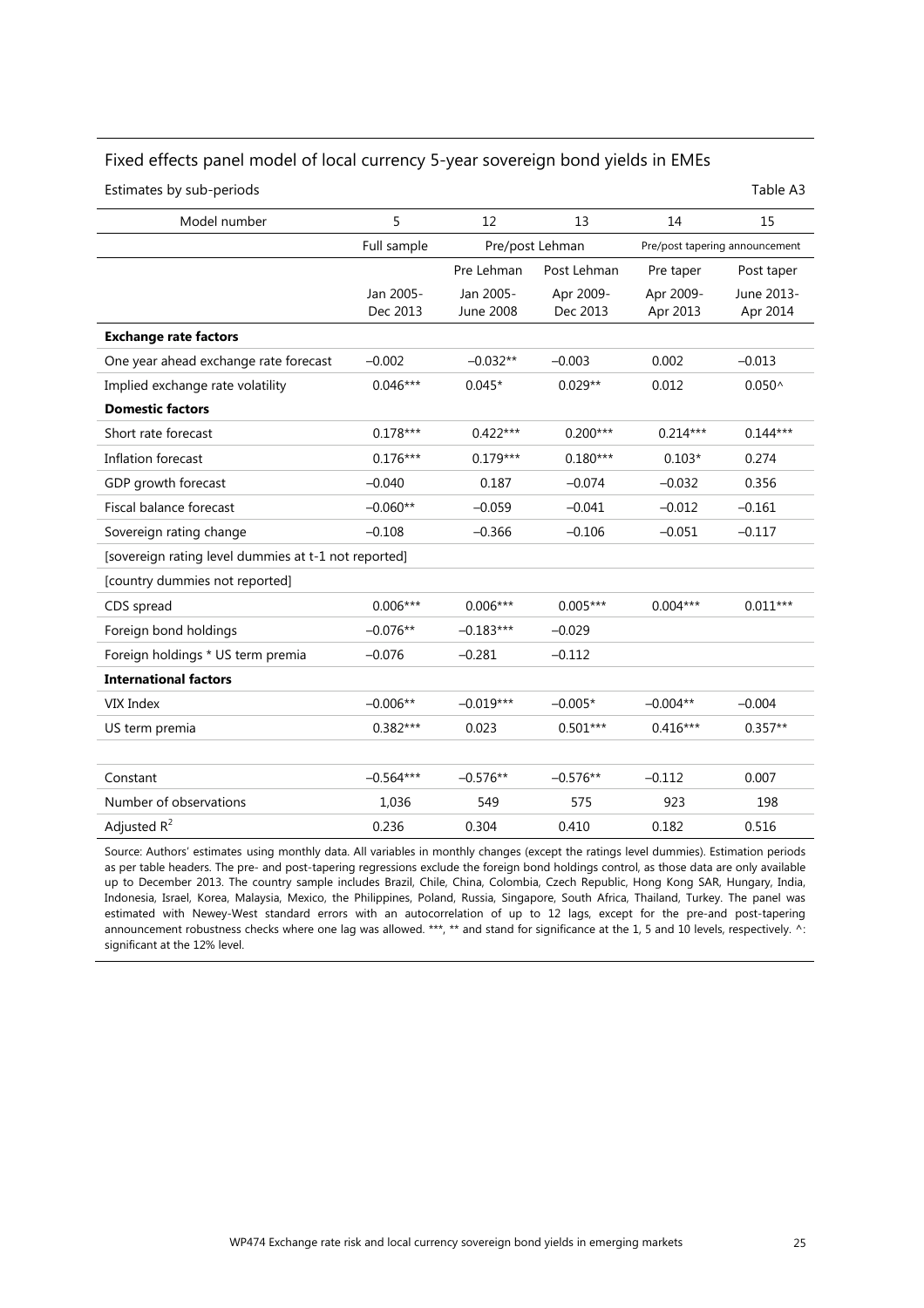#### Fixed effect panel model of local currency five-year sovereign bond yields in EMEs

Estimates with time dummies Table A4

| Model number                                         | 16                    | 17                     | 18                    | 19                    | 20                             |  |  |  |
|------------------------------------------------------|-----------------------|------------------------|-----------------------|-----------------------|--------------------------------|--|--|--|
|                                                      | Full sample           |                        | Pre/post Lehman       |                       | Pre/post tapering announcement |  |  |  |
|                                                      |                       | Pre Lehman             | Post Lehman           | Pre taper             | Post taper                     |  |  |  |
|                                                      | Jan 2005-<br>Dec 2013 | Jan 2005-<br>June 2008 | Apr 2009-<br>Dec 2013 | Apr 2009-<br>Apr 2013 | June 2013-<br>Apr 2014         |  |  |  |
|                                                      |                       | Exchange rate          |                       |                       |                                |  |  |  |
| One year ahead exchange rate forecast                | 0.002                 | $-0.026$               | 0.001                 | 0.004                 | $-0.001$                       |  |  |  |
| Implied exchange rate volatility                     | $0.057***$            | $0.056**$              | $0.052***$            | $0.018*$              | $0.075**$                      |  |  |  |
| Domestic factors                                     |                       |                        |                       |                       |                                |  |  |  |
| Short rate forecast                                  | $0.153**$             | $0.341**$              | $0.215***$            | $0.220***$            | $0.153**$                      |  |  |  |
| Inflation forecast                                   | $0.106**$             | 0.030                  | $0.142*$              | 0.079                 | 0.301                          |  |  |  |
| GDP growth forecast                                  | $-0.005$              | $-0.180$               | $-0.108$              | $-0.050$              | 0.294                          |  |  |  |
| Fiscal balance forecast                              | $-0.072**$            | $-0.066$               | $-0.040$              | $-0.024$              | $-0.017$                       |  |  |  |
| Sovereign rating change                              | $-0.062$              | $-0.358$               | 0.037                 | 0.035                 | $-0.095$                       |  |  |  |
| [sovereign rating level dummies at t-1 not reported] |                       |                        |                       |                       |                                |  |  |  |
| CDS spread                                           | $0.008***$            | $0.005***$             | $0.006***$            | $0.006***$            | $0.009***$                     |  |  |  |
| Foreign bond holdings                                | $-0.058$              | $-0.156**$             | $-0.003$              |                       |                                |  |  |  |
| Foreign holdings * US term premia                    | $-0.211$              | $-0.266$               | $-0.035$              |                       |                                |  |  |  |
| [Time dummies not reported]                          |                       |                        |                       |                       |                                |  |  |  |
| Constant                                             | $-0.503***$           | $-0.609*$              | 0.103                 | 0.215                 | 0.166                          |  |  |  |
| Number of observations                               | 1,036                 | 549                    | 575                   | 923                   | 198                            |  |  |  |
| Adjusted $R^2$                                       | 0.356                 | 0.421                  | 0.524                 | 0.170                 | 0.554                          |  |  |  |

Source: Authors' estimates using monthly data. All variables in monthly changes (except the ratings level dummies). Estimation periods as per table headers. The pre- and post-tapering regressions exclude the foreign bond holdings control, as those data are only available up to December 2013. The country sample includes Brazil, Chile, China, Colombia, Czech Republic, Hungary, India, Indonesia, Israel, Korea, Malaysia, Mexico, the Philippines, Poland, Russia, South Africa, Thailand, Turkey. The panel was estimated with Newey-West standard errors with an autocorrelation of up to 12 lags, except for the pre-and post-tapering announcement robustness checks where one lag was allowed. \*\*\*, \*\*, and \* stand for significance at the 1, 5 and 10% levels, respectively.